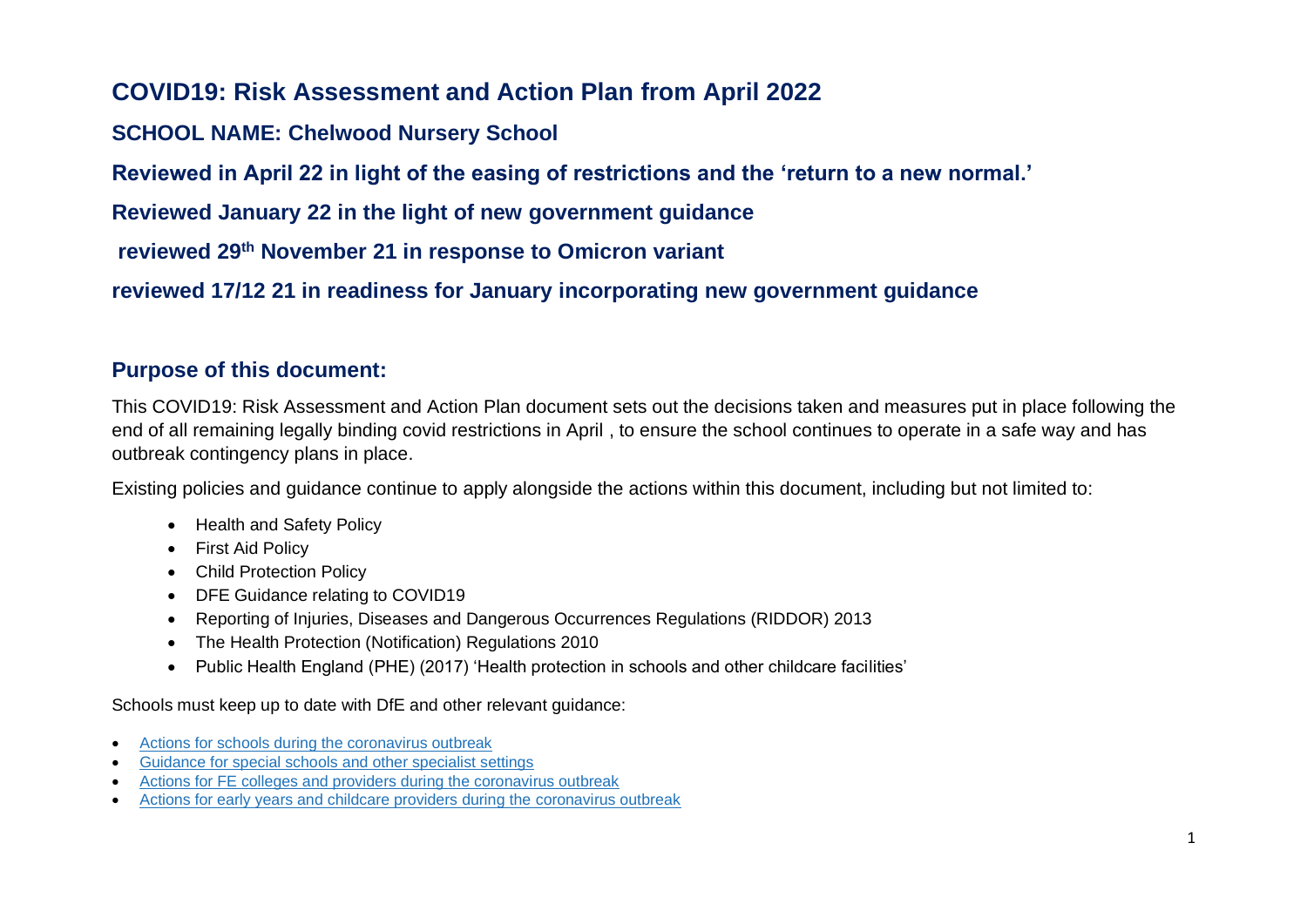- [Use of PPE in education, childcare and children's social care](https://urldefense.com/v3/__https:/eur02.safelinks.protection.outlook.com/?url=https*3A*2F*2Fwww.gov.uk*2Fgovernment*2Fpublications*2Fsafe-working-in-education-childcare-and-childrens-social-care*3Futm_source*3D06*2520July*25202021*2520C19*26utm_medium*3DDaily*2520Email*2520C19*26utm_campaign*3DDfE*2520C19&data=04*7C01*7C*7C9270018e217b44f35c5208d943a9e913*7Ca8b4324f155c4215a0f17ed8cc9a992f*7C0*7C0*7C637615221024274883*7CUnknown*7CTWFpbGZsb3d8eyJWIjoiMC4wLjAwMDAiLCJQIjoiV2luMzIiLCJBTiI6Ik1haWwiLCJXVCI6Mn0*3D*7C1000&sdata=SXd2E61FgyP17zsOjuqXqdmE*2F1b1OaL*2Bj2n6PelBobE*3D&reserved=0__;JSUlJSUlJSUlJSUlJSUlJSUlJSUlJSUlJSUlJSUlJSU!!CVb4j_0G!BpBAv5ebRMNWsbKd5uCNjmmvxZiZvG-dPGtwZZCU_8-JDR0xlrcJ55uJia6PmE-BcF85CNzIOPumlA$)
- [Health protection in schools and other childcare facilities](https://www.gov.uk/government/publications/health-protection-in-schools-and-other-childcare-facilities)
- [NHS: when to self-isolate and what to do](https://www.nhs.uk/conditions/coronavirus-covid-19/self-isolawhen-to-self-isolate-and-what-to-do/)
- Appendix D- Use of Carbon Dioxide (CO2) Monitors

#### **The following principles underpin all planning and actions:**

- Children's needs are paramount.
- Staff physical and emotional well-being must be considered at all stages of planning and implementation.
- Risk assessment and planning should be undertaken in consultation with staff, Health and Safety/ Union representatives, governors and parents.

## **Risk Assessment for Full Re-opening:**

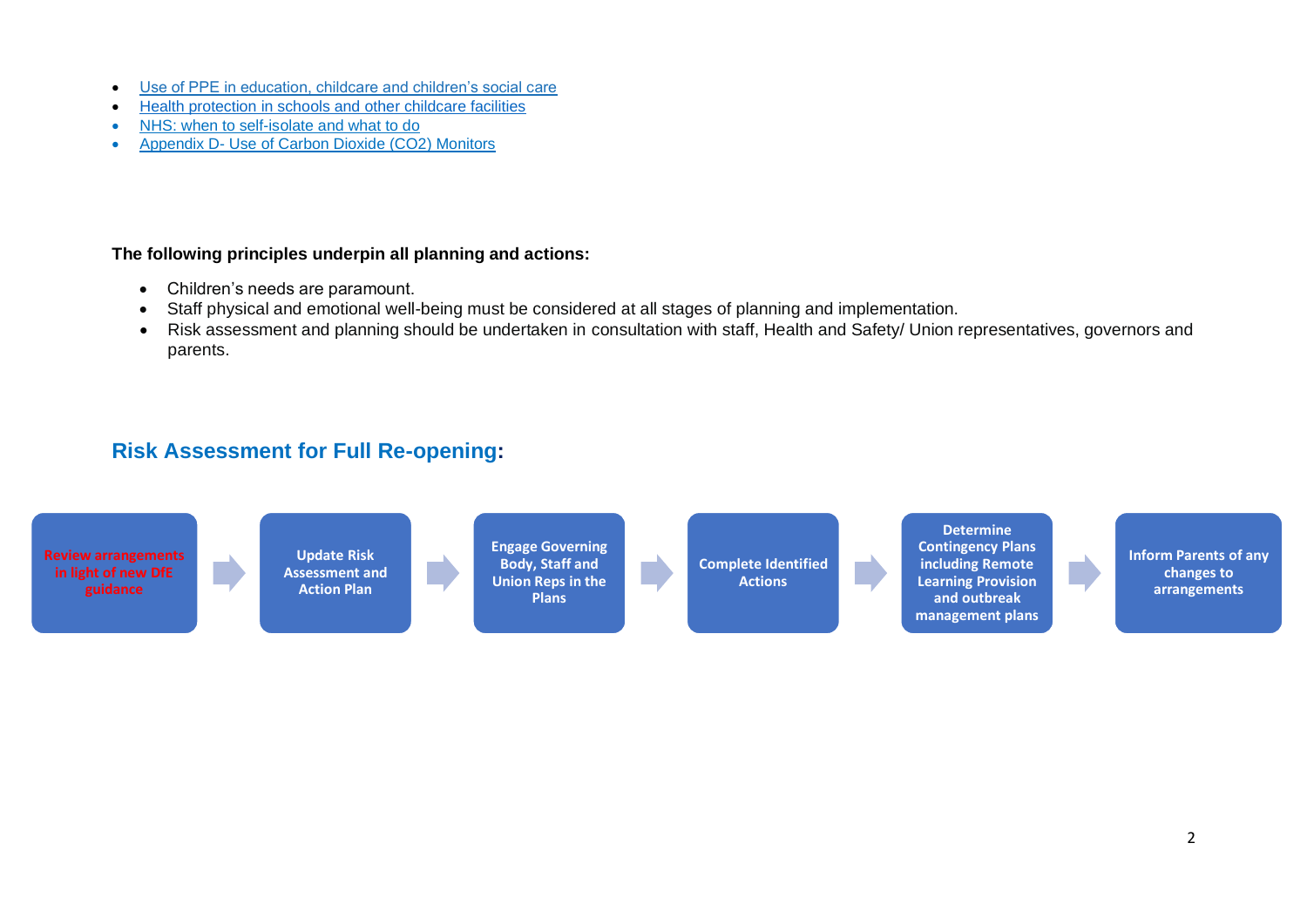| 'safe' level by the following measures in the wider community                                                                                                                                                                                                                                                                                                                                                                                                                                                                                                                                                                                                                                                                                      |                                         |                                                   | This risk assessment is predicated by the assumption that the risk of Covid-19 transmission in the community is being managed and minimised to a                                                                                                                                                                                                                                                                                                                                                                                                              |
|----------------------------------------------------------------------------------------------------------------------------------------------------------------------------------------------------------------------------------------------------------------------------------------------------------------------------------------------------------------------------------------------------------------------------------------------------------------------------------------------------------------------------------------------------------------------------------------------------------------------------------------------------------------------------------------------------------------------------------------------------|-----------------------------------------|---------------------------------------------------|---------------------------------------------------------------------------------------------------------------------------------------------------------------------------------------------------------------------------------------------------------------------------------------------------------------------------------------------------------------------------------------------------------------------------------------------------------------------------------------------------------------------------------------------------------------|
| <b>Control Measures</b>                                                                                                                                                                                                                                                                                                                                                                                                                                                                                                                                                                                                                                                                                                                            | <b>Risk to</b><br><b>Implementation</b> | <b>Risk Level</b><br><b>Pre-Action</b><br>(H/M/L) | <b>Action Required-&amp; by who/</b><br><b>Decision Made</b>                                                                                                                                                                                                                                                                                                                                                                                                                                                                                                  |
| Section 1: Wider community factors                                                                                                                                                                                                                                                                                                                                                                                                                                                                                                                                                                                                                                                                                                                 |                                         |                                                   |                                                                                                                                                                                                                                                                                                                                                                                                                                                                                                                                                               |
| Cases in the local community continue to<br>be high although testing has now been<br>dramatically scaled down and free LFDS<br>are no longer available so it is likely that<br>new cases will not be identified as covid<br>Vaccination take up means that for many<br>symptoms are less severe than was<br>previously the case.<br>- 1 in three people are asymptomatic,<br>and are transmitting Covid 19 without<br>any symptoms<br>Reduced staffing levels caused by: staff<br>required to self-isolate; staff being<br>unwell with Covid or in recovery from<br>Covid;<br>-With the easing of all restrictions<br>people's vulnerability to other infections<br>is heightened and this is impacting on<br>staff shortages in addition to covid |                                         |                                                   | Request wearing of mask whilst on school site. Flexible drop off and collection times (half<br>an hour window)<br>One child per Key person per week settling to reduce large numbers needing to be onsite at<br>once. Review for September 22<br>Staff modelling wearing masks at drop off and collection times and mask wearing requested<br>in larger group meetings that are taking place inside.<br>Focus on handwashing and enhanced cleaning remains in place. This supports a reduction<br>in infection for a range of conditions in addition to COVID |
|                                                                                                                                                                                                                                                                                                                                                                                                                                                                                                                                                                                                                                                                                                                                                    |                                         |                                                   |                                                                                                                                                                                                                                                                                                                                                                                                                                                                                                                                                               |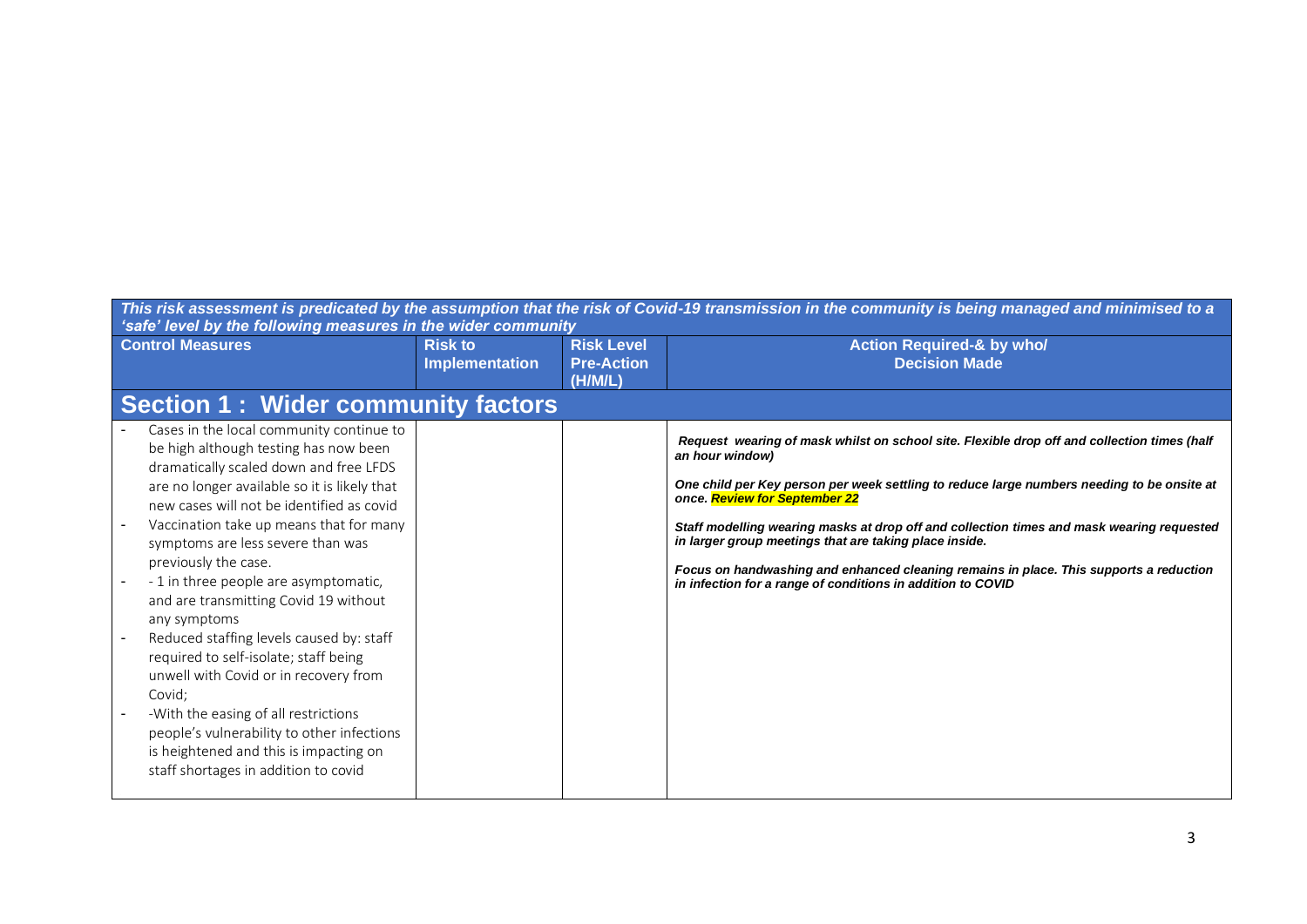**The table has been updated to remove any control measures which are no longer required by the DFE guidance following the ending of restrictions in July and changes to self-isolation protocols from August. Examples have been amended (***in blue italics***) to align to the latest practices. These examples should be considered within the individual school context and are not exhaustive**

|                         | Risk rating                                                    |                 | <b>Likelihood of occurrence</b> |        |
|-------------------------|----------------------------------------------------------------|-----------------|---------------------------------|--------|
|                         | High $(H)$ , Medium $(M)$ , Low $(L)$                          | <b>Probable</b> | <b>Possible</b>                 | Remote |
|                         | Major: Causes major physical injury, harm or ill-health.       |                 |                                 |        |
| <b>Likely</b><br>impact | Severe: Causes physical injury or illness requiring first aid. |                 |                                 |        |
|                         | Minor: Causes physical or emotional discomfort.                |                 |                                 |        |
|                         |                                                                |                 |                                 |        |

| <b>Theme</b>                                                   | <b>Control Measures</b>                                                                                                                                                                                                                                  | <b>Risk to</b><br><b>Implementation</b>                         | <b>Risk</b><br><b>Level</b><br>Pre-<br><b>Action</b> | <b>Action Required /</b><br><b>Decision Made</b>                                                                                                                                                                                    | <b>Action</b><br><b>Completed</b><br><b>Date</b> | <b>Risk Level</b><br>Post-<br><b>Action</b> |
|----------------------------------------------------------------|----------------------------------------------------------------------------------------------------------------------------------------------------------------------------------------------------------------------------------------------------------|-----------------------------------------------------------------|------------------------------------------------------|-------------------------------------------------------------------------------------------------------------------------------------------------------------------------------------------------------------------------------------|--------------------------------------------------|---------------------------------------------|
| <b>Engagement in</b><br><b>Risk Assessment</b><br>and Planning | Risk assessments and outbreak<br>management planning process<br>fully engages staff, governing body<br>and union representatives.<br>Prevention measures and outbreak measures in place<br>management plan shared and<br>communicated with stakeholders. | <b>Stakeholders not</b><br>briefed do not have<br>confidence in | H                                                    | Process fully engages<br>staff, governing body<br>and union<br>representatives and is<br>well communicated.<br>Staff and families are<br>aware of the<br>precautions we are<br>retaining and the<br>reasons behind this<br>caution. | In place                                         | M                                           |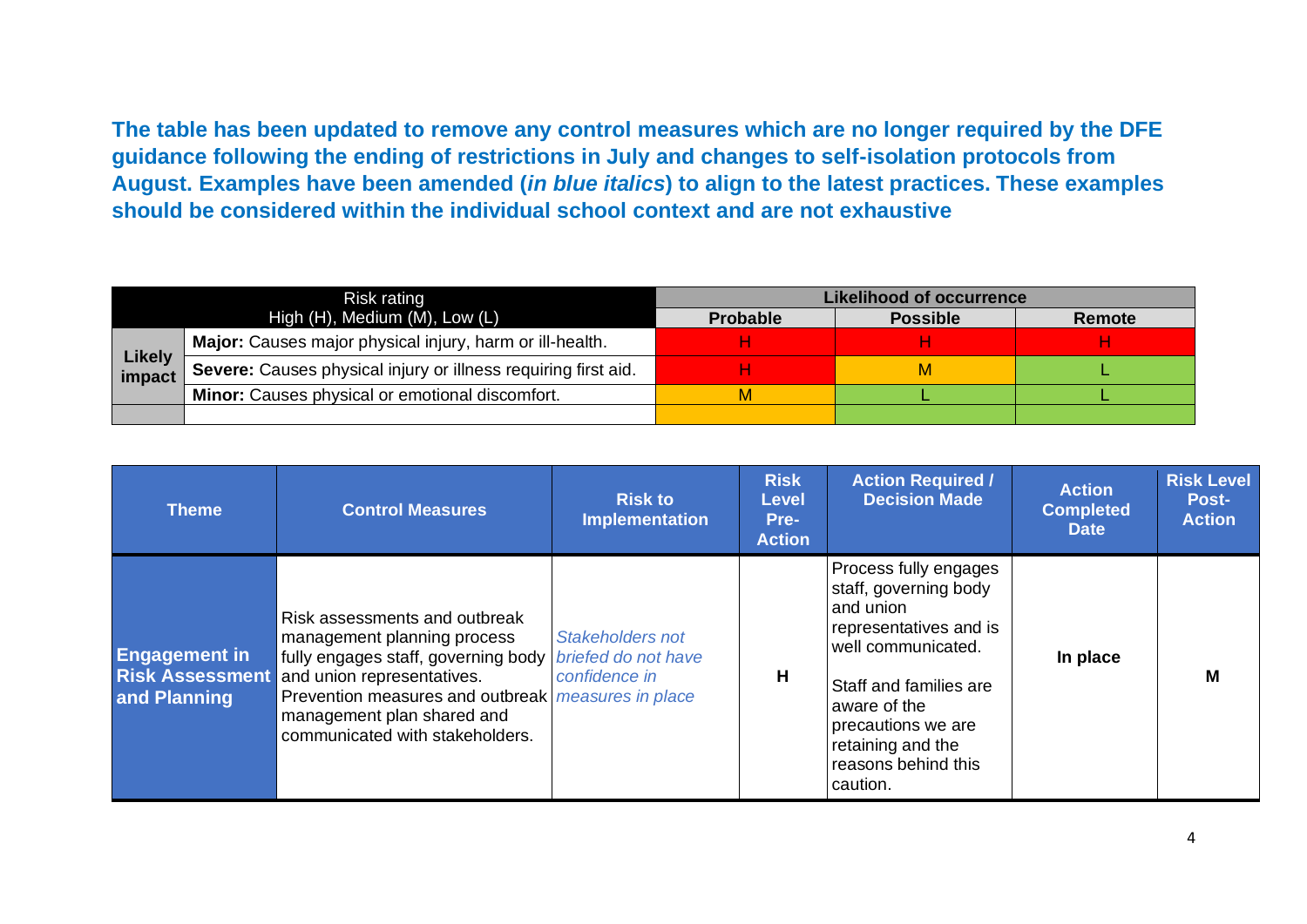|                                    | Consideration given to premises<br>lettings and approach in place. | <b>Risk assessment for</b><br>any lettings reviewed<br>to ensure they are<br>aligned with guidance.         | H | No lettings planned                                                                                                                                                                                                                                                                                                                                                                                                                                                                          | In place | M |
|------------------------------------|--------------------------------------------------------------------|-------------------------------------------------------------------------------------------------------------|---|----------------------------------------------------------------------------------------------------------------------------------------------------------------------------------------------------------------------------------------------------------------------------------------------------------------------------------------------------------------------------------------------------------------------------------------------------------------------------------------------|----------|---|
| <b>Site</b><br><b>Arrangements</b> | Consideration given to the safe<br>management of any events        | <b>Risk assessment for</b><br>any events reviewed to<br>ensure they are as<br>'covid secure' as<br>possible |   | Risk assessment in<br>place for Summer fair<br>ensures<br>All outdoors<br>All internal<br>teaching and<br>learning<br>spaces are<br>locked with<br>access to toilet<br>facilities in<br>main building<br>and Chelwood<br>House.<br>Layout enables<br>a smooth flow<br>of people with<br>stalls well-<br>spaced to<br>avoid build up.<br>Sanitiser and<br>$\bullet$<br>masks<br>available with<br>staff and<br>volunteers<br>modelling use.<br>Outdoor sinks<br>available for<br>handwashing. | In place |   |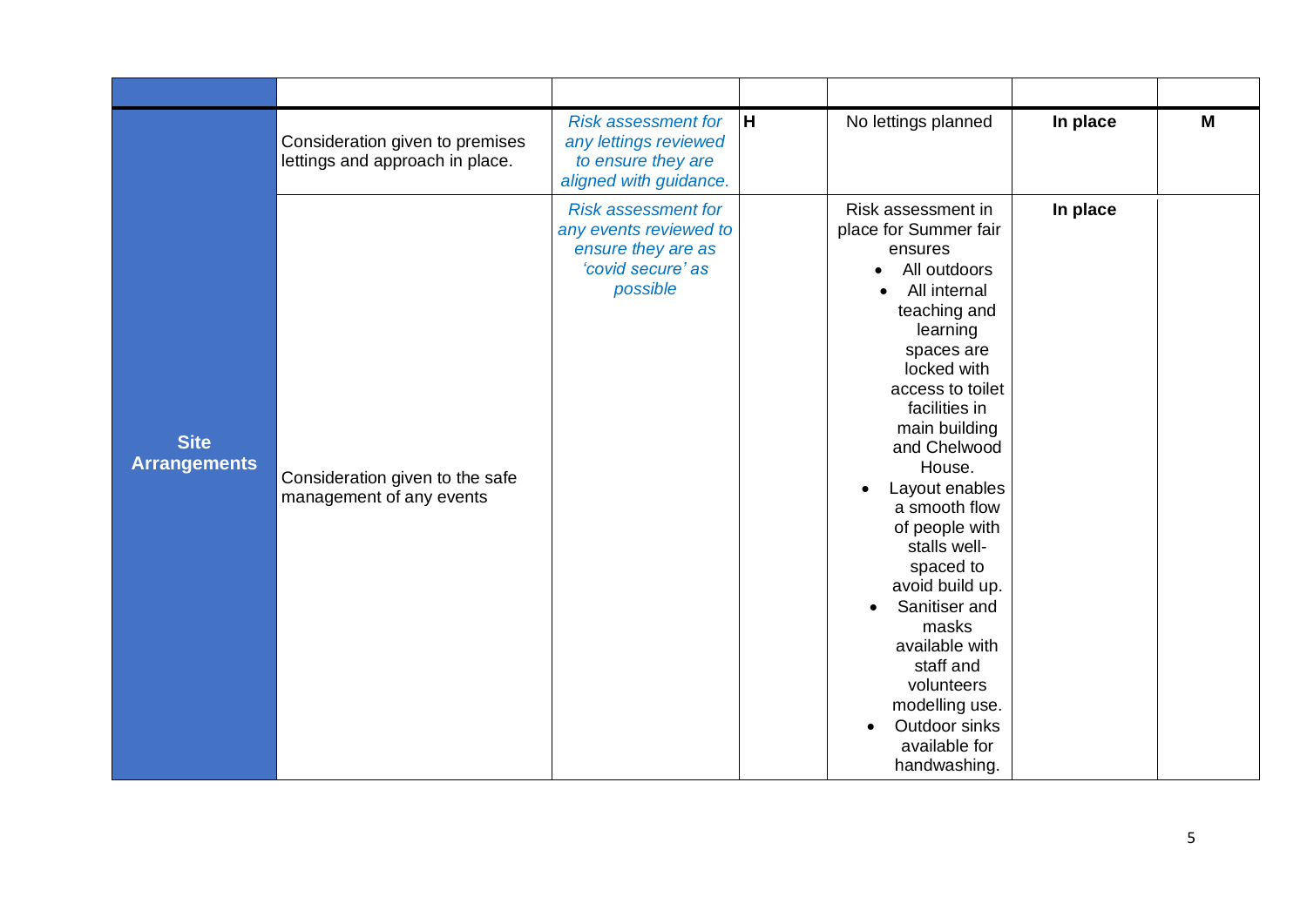|                                        | Consideration given to the<br>arrangements for any deliveries.                                                                                                                                                                                                                                                                                     |                                                                                                            |   | All deliveries via<br>Chelwood House<br>Welcome Centre,<br>managed by the<br><b>Business Development</b><br>team.                                                                                                                                                                                                                                                                                                          |                                                                                                  |   |
|----------------------------------------|----------------------------------------------------------------------------------------------------------------------------------------------------------------------------------------------------------------------------------------------------------------------------------------------------------------------------------------------------|------------------------------------------------------------------------------------------------------------|---|----------------------------------------------------------------------------------------------------------------------------------------------------------------------------------------------------------------------------------------------------------------------------------------------------------------------------------------------------------------------------------------------------------------------------|--------------------------------------------------------------------------------------------------|---|
| <b>Emergency</b><br><b>Evacuations</b> | Evacuation routes are confirmed,<br>and signage accurately reflects<br>these.<br>Consideration given to PEEP -<br>buddies are assigned or<br>reassigned according to available<br>persons.<br>Arrangements in place to support<br>individuals with reduced mobility<br>including cover arrangements in<br>the case of reduced numbers of<br>staff. | <b>Evacuation routes</b><br>have been updated-<br>this may be returned to<br>pre COVID19<br>arrangements.  | M | Reviewed evacuation<br>procedure with socially<br>distanced muster<br>points, one for each<br>class, signs on the<br>fence.<br>shared with all staff<br>and children.<br>Fire drill to practice<br>Children with EHCP/<br>physical needs<br>identified to their class<br>team who will provide<br>support<br>Fire drill to practice<br>Base camps to be<br>class muster points<br>Garden room<br>muster in the<br>sand pit | In place<br>Fire drills<br>undertaken for<br>Autumn term to<br>support new<br>cohort of children |   |
| <b>School-specific</b><br>arrangements | On 19 July, social distancing<br>requirements were removed.<br>Arrangements to reduce crowding<br>at entrances, in communal areas                                                                                                                                                                                                                  | List any arrangements<br>(and date for review)<br>e.g.<br>• Flexible drop off and<br>collection maintained | H | <b>ML(Safety and Union</b><br>Rep) to meet weekly<br>with AF (AHT) to<br>review and update                                                                                                                                                                                                                                                                                                                                 | All in place                                                                                     | M |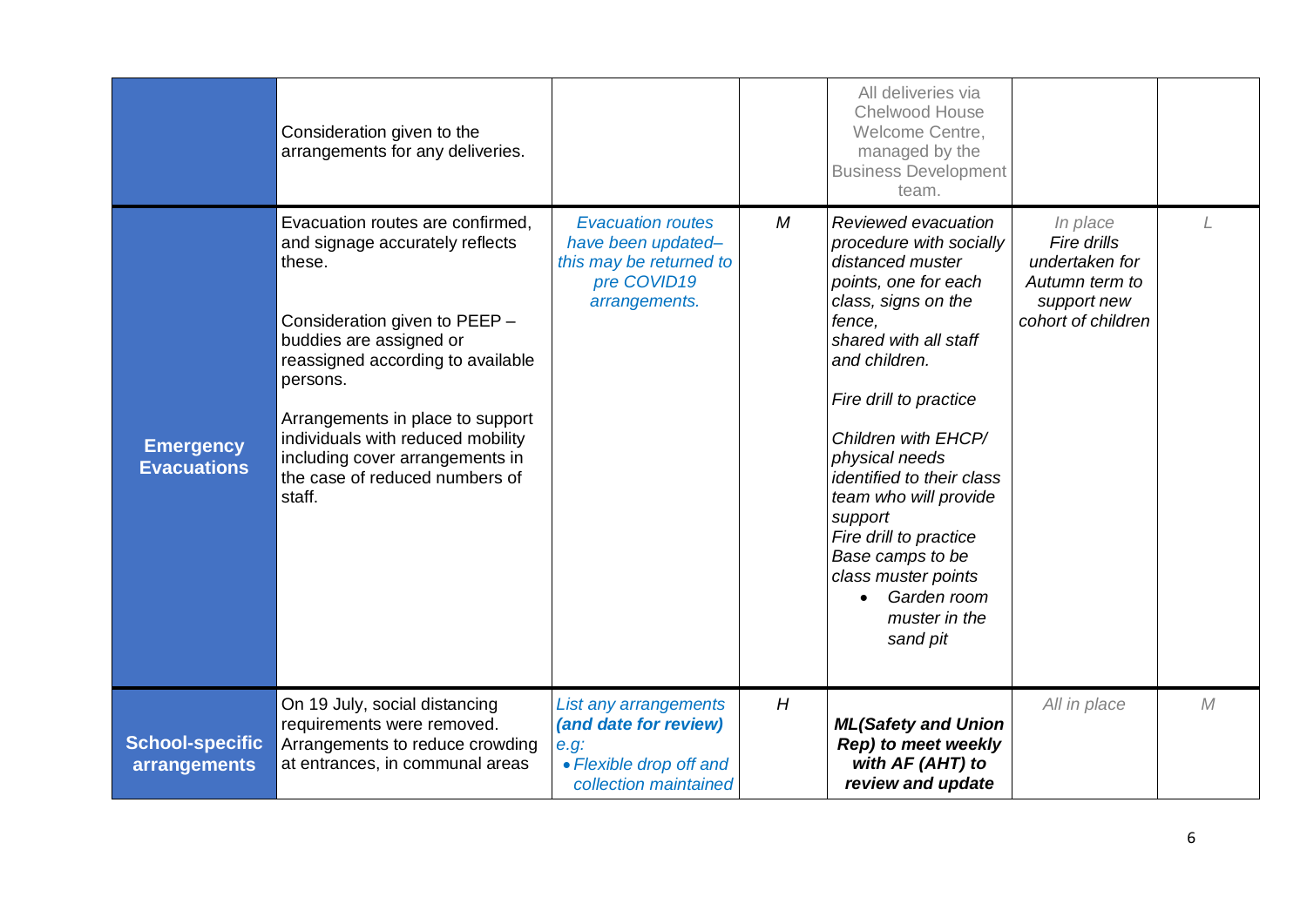| to be kept as<br>consistent as is<br>possible, no mixing<br>of classes in internal<br>spaces.<br>• Separate staff rooms<br>to enable quieter<br>spaces<br>• Mix of virtual and<br>face to face<br>meetings (all in class<br>teams)<br>• Agreed management<br>of messy and<br>manipulative | and circulation spaces can still be<br>considered.<br>Schools may consider maintaining<br>arrangements that have worked<br>well and do not impact adversely<br>on school day/ curriculum delivery | <b>Face coverings</b><br>advised in enclosed<br>and crowded<br>spaces where staff<br>may come into<br>contact with people<br>they don't normally<br>meet.<br>• Face coverings<br>requested of families<br>in the garden no<br>access to<br>classrooms<br>• Advise physical<br>distancing between<br>adults |  |  |
|-------------------------------------------------------------------------------------------------------------------------------------------------------------------------------------------------------------------------------------------------------------------------------------------|---------------------------------------------------------------------------------------------------------------------------------------------------------------------------------------------------|------------------------------------------------------------------------------------------------------------------------------------------------------------------------------------------------------------------------------------------------------------------------------------------------------------|--|--|
| • Classes and groups                                                                                                                                                                                                                                                                      |                                                                                                                                                                                                   |                                                                                                                                                                                                                                                                                                            |  |  |
|                                                                                                                                                                                                                                                                                           |                                                                                                                                                                                                   |                                                                                                                                                                                                                                                                                                            |  |  |
|                                                                                                                                                                                                                                                                                           |                                                                                                                                                                                                   |                                                                                                                                                                                                                                                                                                            |  |  |
|                                                                                                                                                                                                                                                                                           |                                                                                                                                                                                                   |                                                                                                                                                                                                                                                                                                            |  |  |
|                                                                                                                                                                                                                                                                                           |                                                                                                                                                                                                   |                                                                                                                                                                                                                                                                                                            |  |  |
|                                                                                                                                                                                                                                                                                           |                                                                                                                                                                                                   |                                                                                                                                                                                                                                                                                                            |  |  |
|                                                                                                                                                                                                                                                                                           |                                                                                                                                                                                                   |                                                                                                                                                                                                                                                                                                            |  |  |
|                                                                                                                                                                                                                                                                                           |                                                                                                                                                                                                   |                                                                                                                                                                                                                                                                                                            |  |  |
|                                                                                                                                                                                                                                                                                           |                                                                                                                                                                                                   |                                                                                                                                                                                                                                                                                                            |  |  |
|                                                                                                                                                                                                                                                                                           |                                                                                                                                                                                                   | materials eg                                                                                                                                                                                                                                                                                               |  |  |
| Separate playdough<br>for am and pm<br>groups, wash hands                                                                                                                                                                                                                                 |                                                                                                                                                                                                   |                                                                                                                                                                                                                                                                                                            |  |  |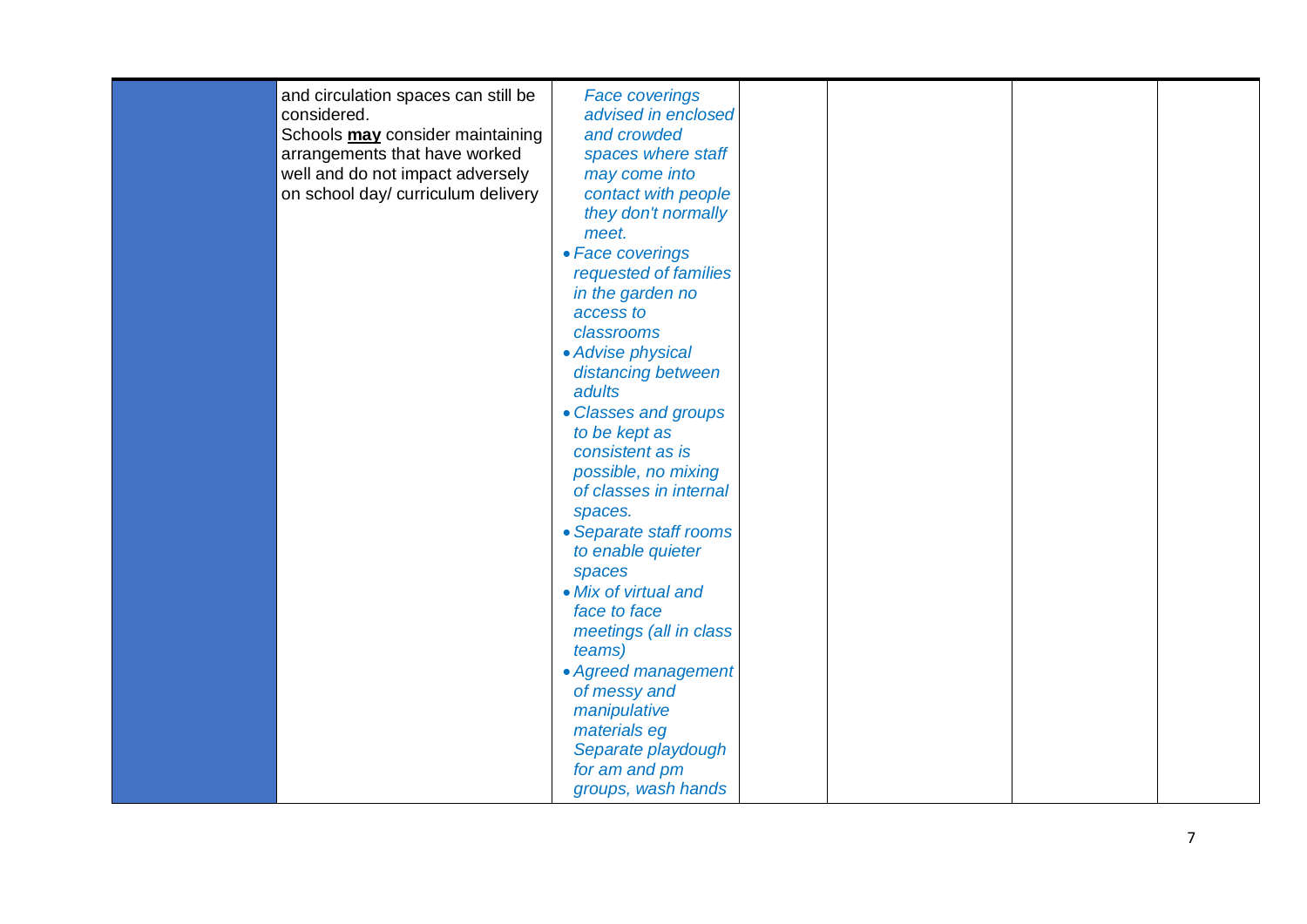|                     |                                                                                                                                                                                                                                                                                                                                                         | before use and<br>supervised activity.<br>• Individual RAs<br>reviewed<br>• School COVID<br>home/school<br>agreement reviewed |   |                                                                                                                                                                                                                                                                                                                                                                                                                                         |          |  |
|---------------------|---------------------------------------------------------------------------------------------------------------------------------------------------------------------------------------------------------------------------------------------------------------------------------------------------------------------------------------------------------|-------------------------------------------------------------------------------------------------------------------------------|---|-----------------------------------------------------------------------------------------------------------------------------------------------------------------------------------------------------------------------------------------------------------------------------------------------------------------------------------------------------------------------------------------------------------------------------------------|----------|--|
| <b>Hand washing</b> | Clear hand washing procedures<br>outlined for all groups and hot<br>water and liquid soap readily<br>available. Hand washing routine<br>outlined for all groups to include:<br>• on arrival and leaving school.<br>• before entering and leaving<br>class during the day.<br>• before and after eating.<br>Hand sanitiser available where<br>necessary. | Hygiene standards not<br>$met = Risk of$<br>transmission                                                                      | H | Hand towels and<br>handwash are to be<br>checked and replaced<br>as needed by PO and<br>cleaning staff<br>staff reminded re<br>guidance<br>Agreed routines and<br>expectations for<br>handwashing and<br>supervision<br>Agreed strategies for<br>supporting children to<br>learn these through<br>songs rhymes and<br>activities<br>Communicated to<br>families the<br>handwashing<br>arrangements<br>Hand sanitizer<br>available where | In place |  |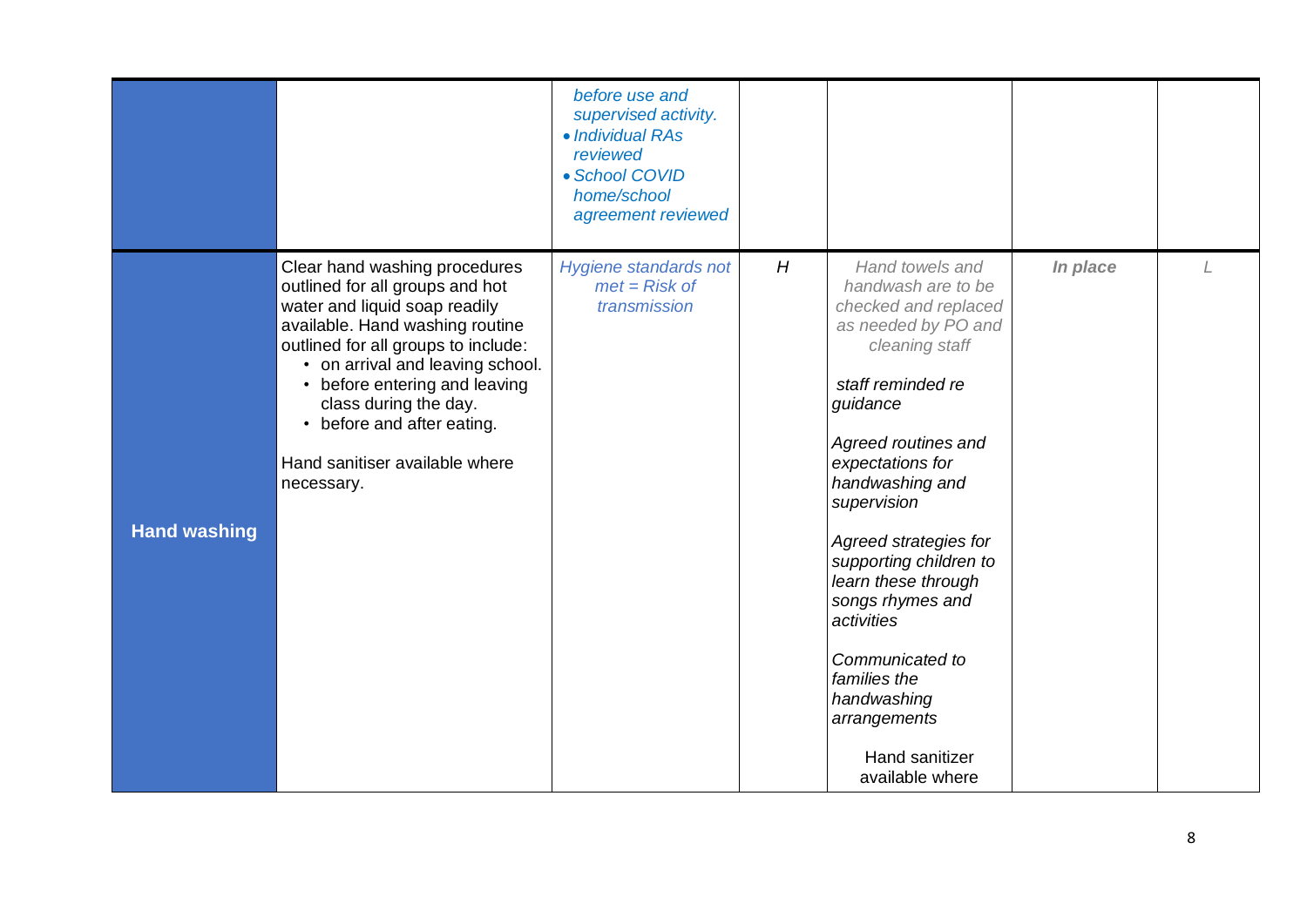|                                       |                                                                                                                                                                      |                                                                     |   | necessary, outdoor<br>sinks in place                                                                                                                                                                                                                                                                                                                                                                                         |          |                                  |
|---------------------------------------|----------------------------------------------------------------------------------------------------------------------------------------------------------------------|---------------------------------------------------------------------|---|------------------------------------------------------------------------------------------------------------------------------------------------------------------------------------------------------------------------------------------------------------------------------------------------------------------------------------------------------------------------------------------------------------------------------|----------|----------------------------------|
| <b>Respiratory</b><br>hygiene         | -The 'catch it, bin it, kill it' approach<br>continues to be very important and we<br>continue to encourage our pupils and<br>staff to follow this advice.           | Hygiene standards not<br>$met = Risk of$<br>transmission            | H | Tissues & hand<br>sanitiser stations in all<br>classrooms/shared<br>spaces<br>Lidded bins in all<br>classrooms/staff<br>spaces/dining hall                                                                                                                                                                                                                                                                                   | In Place | M (Due to<br>age of<br>children) |
| <b>Cleaning and</b><br>waste disposal | Enhanced cleaning regime is in<br>place in line with COVID19:<br>Cleaning in non healthcare<br>settings guidance.<br>High-touch area cleaning is to be<br>continued. | <b>Enhanced cleaning</b><br>remains a necessary<br>control measure. | H | Enhanced cleaning<br>schedule implemented<br>throughout the site,<br>ensuring that contact<br>points, worksurfaces,<br>door handles, taps etc.<br>are all thoroughly<br>cleaned and<br>disinfected regularly.<br>Touchpoint cleaning<br>monitored and carried<br>out by classteams as<br>part of room setup and<br>clearing<br>Doors left open to<br>minimise touching<br>surfaces<br>Enhanced cleaning<br>regime for toilet | In place |                                  |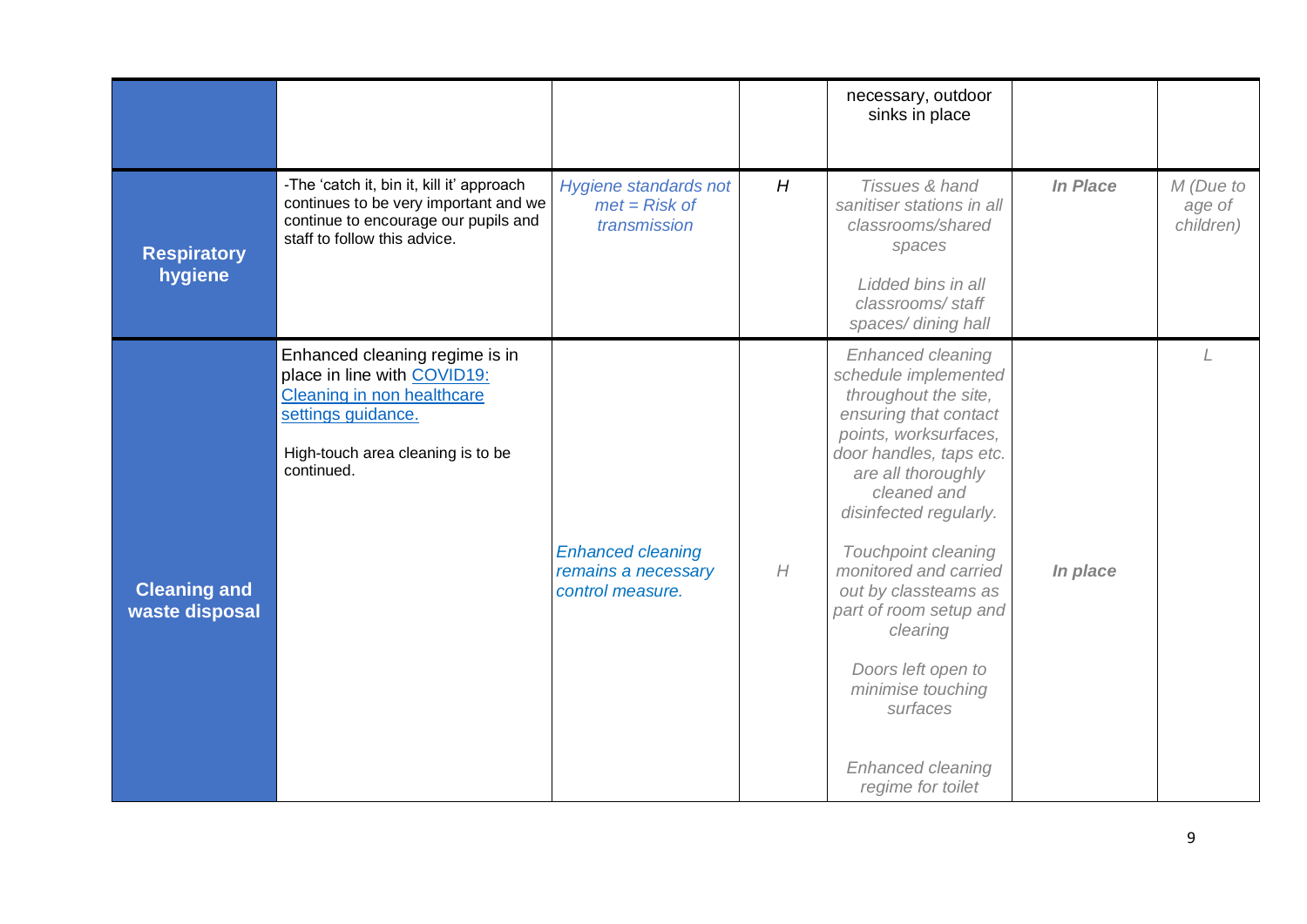|                                                                                                                                                             |                                                                                                              |   | facilities particularly<br>door handles, locks<br>and toilet flush. All<br>staff reminded of<br>collective responsibility<br>with this.                                                                                                     |                                                      |  |
|-------------------------------------------------------------------------------------------------------------------------------------------------------------|--------------------------------------------------------------------------------------------------------------|---|---------------------------------------------------------------------------------------------------------------------------------------------------------------------------------------------------------------------------------------------|------------------------------------------------------|--|
| Cleaning staff capacity is adequate<br>to enable enhanced cleaning<br>regime.                                                                               | Hygiene standards not<br>$met = Risk of$<br>transmission                                                     | H | <b>School Business</b><br>manager liaising with<br>cleaning company and<br>cleaner absence<br>covered.<br>Staff sickness/need to<br><i>isolate impacts on</i><br>class ability to ensure<br>extra cleaning takes<br>place                   | In place<br>AHT to monitor<br>class team<br>coverage |  |
| Adequate cleaning supplies and<br>facilities around the school are in<br>place.<br>Arrangements for longer-term<br>continual supplies are also in<br>place. | No hand sanitiser for<br>visitors to reception.<br>Classrooms do not<br>have tissues.<br>Low supply of soap. | M | <b>Hand sanitiser</b><br>available at the school<br>entrance<br>Lidded bins in<br>classrooms<br>Disposable tissues in<br>each classroom to<br>implement the 'catch it,<br>bin it, kill it' approach<br>Stock check and<br>ordering schedule |                                                      |  |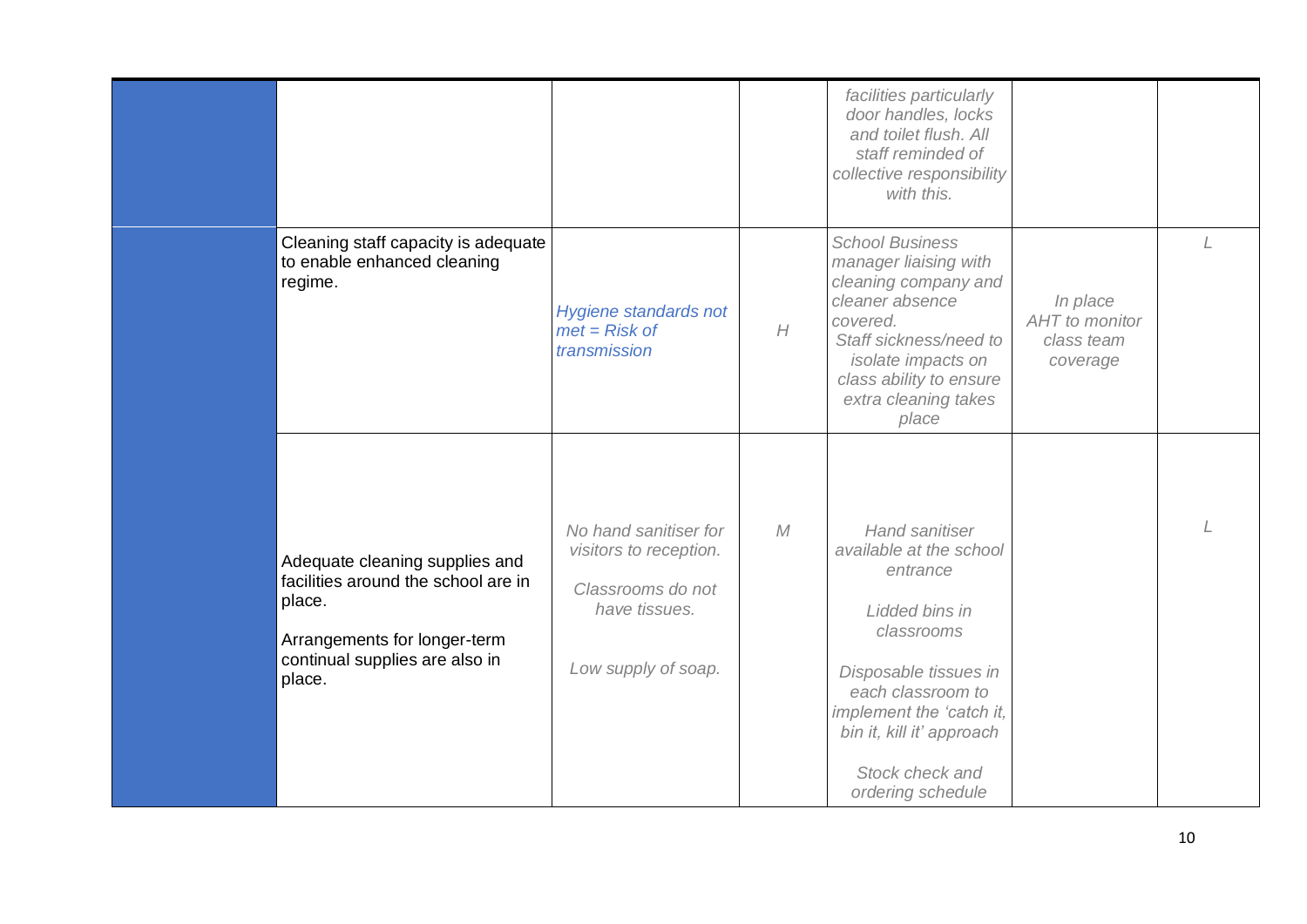|                    |                                                                                                                                                                                                                                                                                                                                                                                                                                 |                                                                                                                                                                                                                                                                  |   | reviewed and order<br>made.                                                                                                                                                                             |          |  |
|--------------------|---------------------------------------------------------------------------------------------------------------------------------------------------------------------------------------------------------------------------------------------------------------------------------------------------------------------------------------------------------------------------------------------------------------------------------|------------------------------------------------------------------------------------------------------------------------------------------------------------------------------------------------------------------------------------------------------------------|---|---------------------------------------------------------------------------------------------------------------------------------------------------------------------------------------------------------|----------|--|
|                    | Sufficient time is available for the<br>enhanced cleaning regime to take<br>place.                                                                                                                                                                                                                                                                                                                                              |                                                                                                                                                                                                                                                                  | M | All staff advised to<br>leave the<br>site/classroom when<br>cleaners arrive in<br>order for cleaning to<br>be undertaken.                                                                               |          |  |
|                    | Process in place for safe removal<br>and/or disposal of face masks.                                                                                                                                                                                                                                                                                                                                                             | <b>Face coverings are</b><br>requested                                                                                                                                                                                                                           | M | Lidded bin in Welcome<br>centre for disposal on<br>exit<br>Stock of masks<br>available for families in<br><b>Welcome Centre</b>                                                                         | In place |  |
|                    |                                                                                                                                                                                                                                                                                                                                                                                                                                 |                                                                                                                                                                                                                                                                  |   |                                                                                                                                                                                                         |          |  |
| <b>Ventilation</b> | Plan in place to ensure all areas of<br>the school are well ventilated<br>through use of CO2 monitors<br>where available, whilst<br>maintaining a comfortable<br>teaching environment, this<br>includes opening internal and<br>external doors where appropriate.<br>Poorly ventilated areas identified<br>and steps in place to improve<br>fresh air flow in these areas.<br>HSE guidance on ventilation & air<br>conditioning | Poorly ventilated areas<br>need to be identified by<br>use of CO2 monitors<br><b>Windows and doors</b><br>open when<br>temperatures allow.<br><b>Mechanical ventilation</b><br>system adjusted<br>appropriately to 'full<br>fresh air' or 'single<br>room only'. | M | Curriculum delivered<br>for majority of the time<br>outside in the open air<br>Co <sub>2</sub> monitors now<br>installed in all<br>classrooms and staff<br>rest areas and in<br>business support office | In place |  |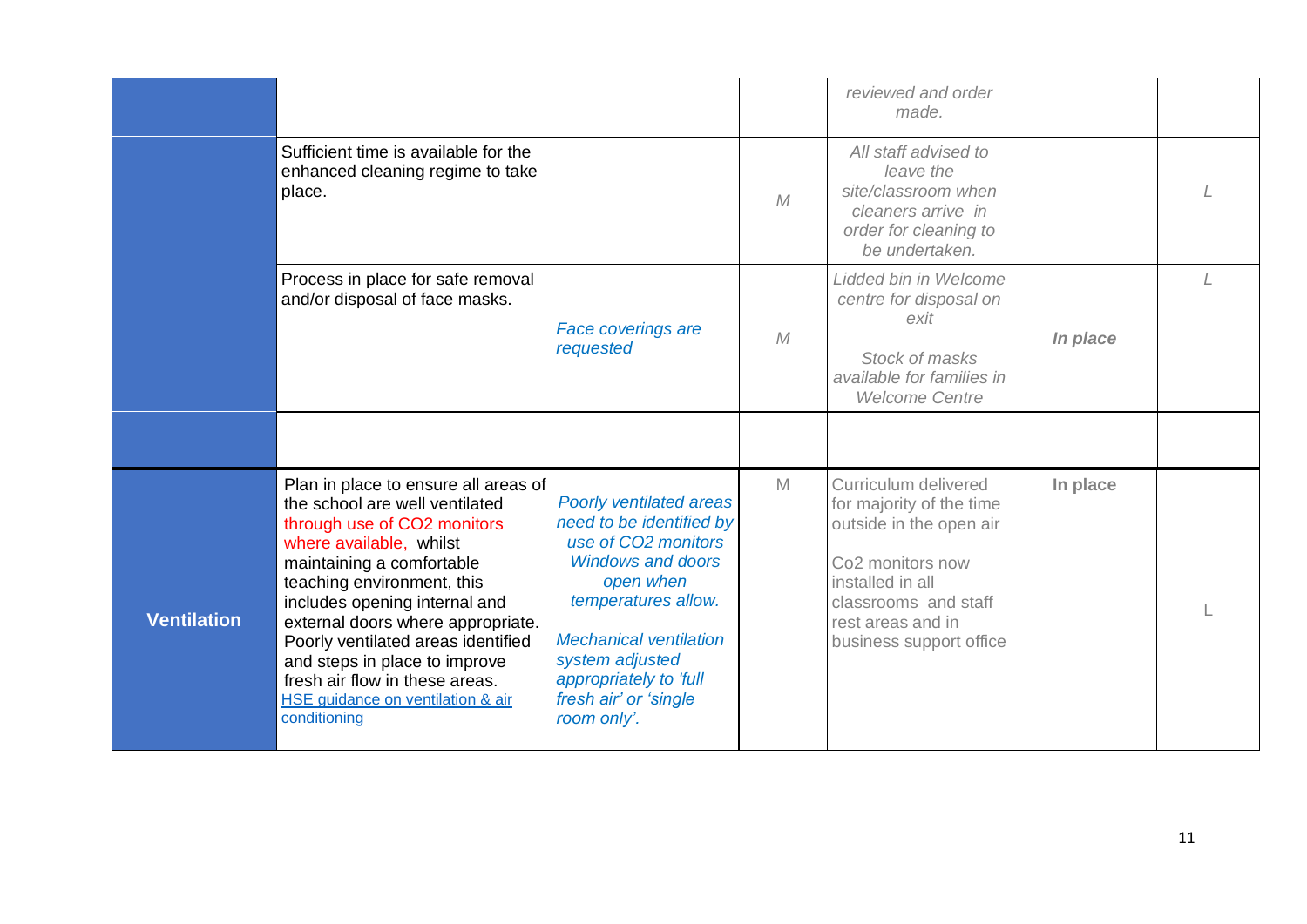|                 | Approach to staff absence<br>reporting and recording in place.<br>All staff aware.                                                                                                                                                                                                                               |                                                                                                                                                                                                                                  | H | Staff absence<br>procedures in place                                                                            |          | M            |
|-----------------|------------------------------------------------------------------------------------------------------------------------------------------------------------------------------------------------------------------------------------------------------------------------------------------------------------------|----------------------------------------------------------------------------------------------------------------------------------------------------------------------------------------------------------------------------------|---|-----------------------------------------------------------------------------------------------------------------|----------|--------------|
| <b>Staffing</b> | Risk assessments in place for<br>those staff who are clinically<br>extremely vulnerable, and<br>appropriate arrangements for<br>mitigating risk are identified.<br>Communication arrangements are<br>in place with those staff and their<br>role in continuing to support the<br>working of the school is clear. | Shielding is no longer<br>in place. Clinically<br>extremely vulnerable<br>and vulnerable staff<br>and/ or students have<br>risk assessments<br>which identify any<br>specific adjustments to<br>allow them to attend on<br>site. |   | RA s in place for CV<br>and CEV-                                                                                | In place |              |
|                 | Staffing roles and responsibilities<br>with regards to the contingency<br>remote provision alongside in-<br>school provision agreed and<br>communicated.                                                                                                                                                         | Staff are aware of their<br>role in the continued<br>contingency plans<br>regarding remote<br>education, should the<br>plan be enacted.                                                                                          | L | Contingency plans in<br>place.<br>Home learning packs<br>in resource cupboard                                   | In place |              |
|                 | Approach to support wellbeing,<br>mental health and resilience in<br>place, including bereavement<br>support.<br>How staff are supported to follow<br>this within their own situations and<br>that of pupils and colleagues is<br>clear.                                                                         |                                                                                                                                                                                                                                  | H | Staff are aware of<br>available support and<br>advice for schools and<br>pupils available                       | In place | $\mathcal M$ |
|                 | Arrangements for accessing<br>testing are in place. Staff are clear<br>on how and when to access a test.                                                                                                                                                                                                         | Testing now scaled<br>down and<br>asymptomatic testing<br>has been discontinued                                                                                                                                                  | H | Staff have been advised to<br>use up remaining LFD<br>stock only when<br>symptomatic or if in close<br>contact. | In place |              |

ſ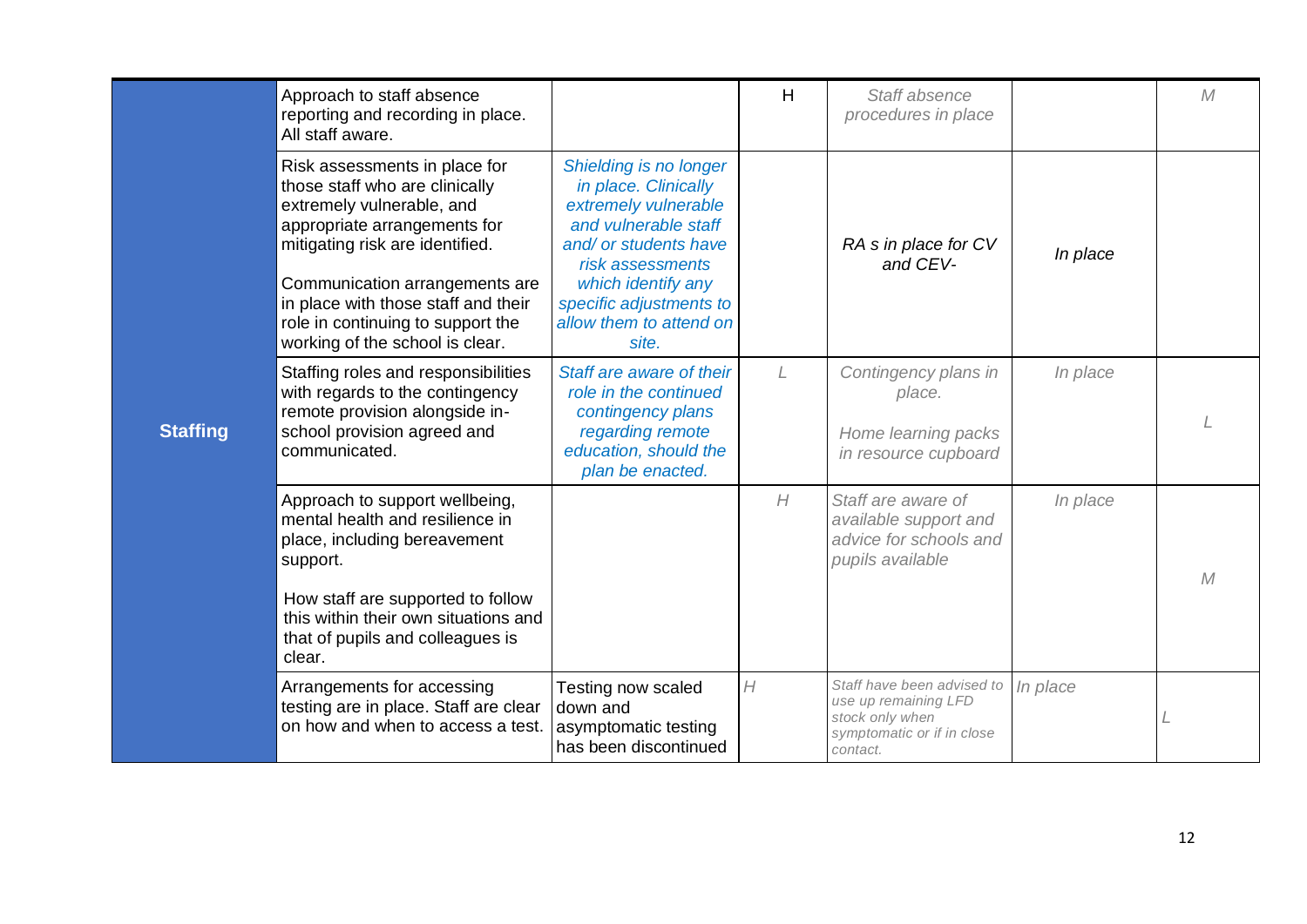|                 | Arrangements in place for any<br>visitors/contractors on site,<br>protocols and expectations shared.<br>NB: Their employer may require them<br>to wear PPE. This should be<br>documented as part of the risk<br>assessment carried out by the<br>Contractor. | Contractors requested<br>to wear masks on<br>school site                                                                              | H | Check with the<br>contractor any<br>requirements their<br>employer has specified<br>before visit. Share<br>school protocols.                                                                                             | In place<br>Front office /mo<br>to explain school<br>policy on this |   |
|-----------------|--------------------------------------------------------------------------------------------------------------------------------------------------------------------------------------------------------------------------------------------------------------|---------------------------------------------------------------------------------------------------------------------------------------|---|--------------------------------------------------------------------------------------------------------------------------------------------------------------------------------------------------------------------------|---------------------------------------------------------------------|---|
| <b>Catering</b> | Arrangements for the continued<br>provision of FSMs for eligible<br>children not attending school due<br>to self-isolation are in place.                                                                                                                     | Only applicable for<br>under 18s who have<br>tested positive for<br>COVID19 and required<br>to isolate, who are<br>eligible for FSMs. | M |                                                                                                                                                                                                                          | In place                                                            | L |
|                 | PPE requirements understood and<br>appropriate supplies in place.                                                                                                                                                                                            | Some PPE required for<br>onsite testing and any<br>specific arrangements<br>i.e. AGPs.                                                | H | PPE in place and all<br>staff understand use<br>and safe practice.<br>School have higher<br>grade face masks for<br>CEV staff use and for<br>staff supporting a<br>symptomatic child-                                    | In place                                                            |   |
| <b>PPE</b>      | Appropriate PPE - we follow good<br>practice to have PPE available for<br>people                                                                                                                                                                             | <b>Emergency PPE</b><br>available & publicised<br>RAs for pupils requiring<br>physical care include<br>PPE requirements               |   | Appropriate supplies of<br>PPE in place at<br>necessary points in the<br>school.<br>Gloves, masks and<br>aprons ordered stock<br>checked weekly.<br>Long term approach to<br>obtaining adequate<br>PPE supplies in place |                                                                     |   |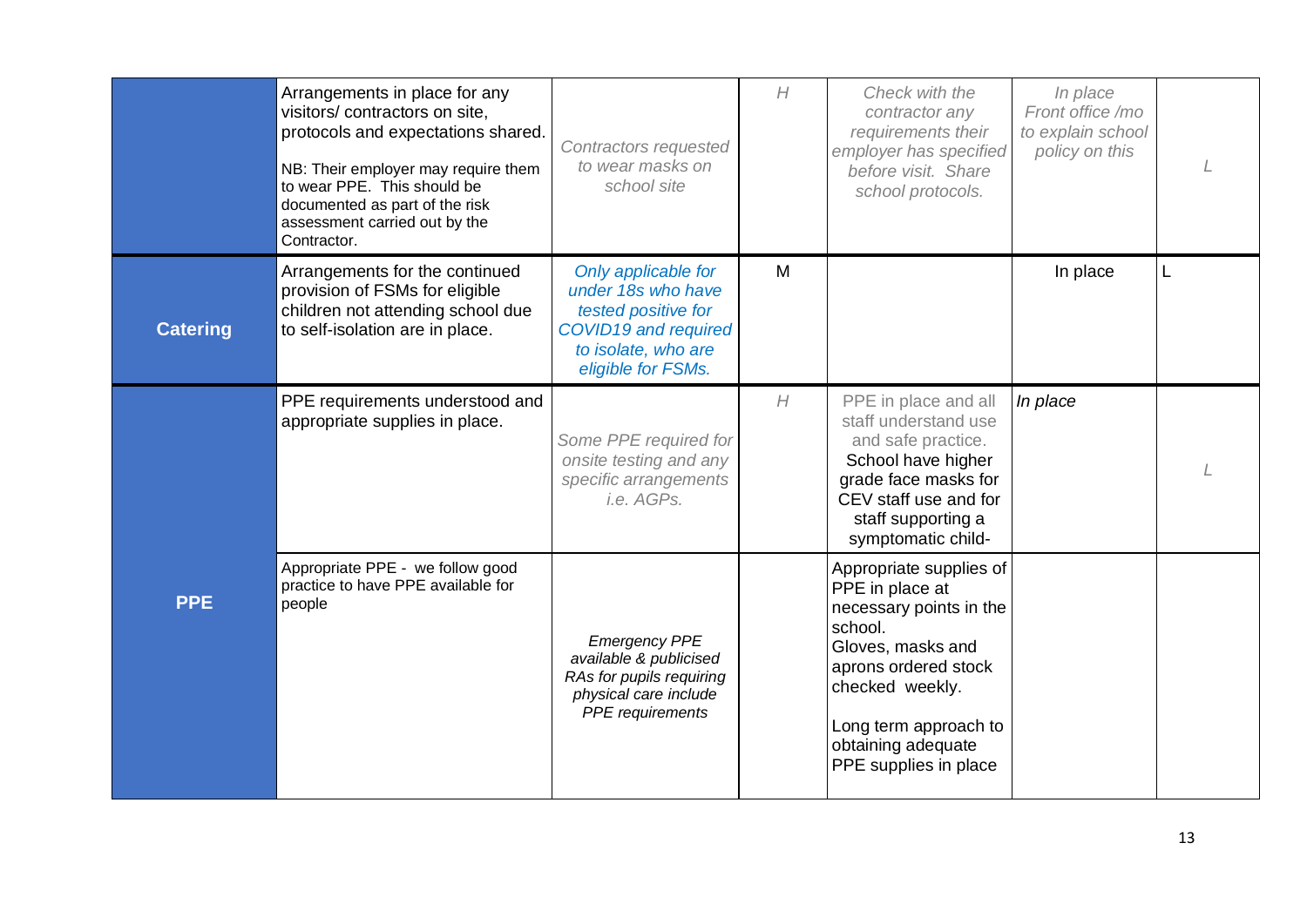|                                                                               |                                                                                                                                                                                                                                                                                                                                                                                                                                                 |                                                                                                                                                                                                                                                                                                                                                                                                                                        |   | PPE located in<br>classrooms where<br>children require<br>personal care and for<br>the administering first<br>aid<br>Emergency PPE for<br>use to support children<br>displaying symptoms<br>where 2m cannot be<br>maintained                                                                                    |          |  |
|-------------------------------------------------------------------------------|-------------------------------------------------------------------------------------------------------------------------------------------------------------------------------------------------------------------------------------------------------------------------------------------------------------------------------------------------------------------------------------------------------------------------------------------------|----------------------------------------------------------------------------------------------------------------------------------------------------------------------------------------------------------------------------------------------------------------------------------------------------------------------------------------------------------------------------------------------------------------------------------------|---|-----------------------------------------------------------------------------------------------------------------------------------------------------------------------------------------------------------------------------------------------------------------------------------------------------------------|----------|--|
| <b>Response to</b><br>suspected/<br>confirmed case<br>of COVID19 in<br>school | Approach to suspected COVID19<br>cases in place: during school day<br>Which staff member/s<br>$\bullet$<br>should be informed/ take<br>action<br>Area established to be<br>used if an individual is<br>displaying symptoms<br>during the school day and<br>needs to be isolated<br>Cleaning procedure in<br>place<br>Arrangements for informing<br>parent community in place<br>Arrangements for informing school/<br>parent community in place | If a pupil or student<br>begins to display<br>symptoms of COVID19<br>during the day, they<br>are isolated and parent<br>is called immediately.<br>They wait to be<br>collected in the<br>sensory garden<br>supported by a<br>member of their class<br>team.<br>Any staff member who<br>begins to display<br>symptoms of COVID19<br>during the day,<br><i>immediately informs</i><br>AHT and leaves the<br>site as soon as<br>possible. | H | With the changes to<br>testing it is likely that<br>these cases will no<br>longer be identified as<br>covid and our<br>approach will be to call<br>families in the same<br>way as we would for<br>any other sick child.<br>Adults with a<br>confirmed case should<br>now isolate for 5 days,<br>children for 3. | In place |  |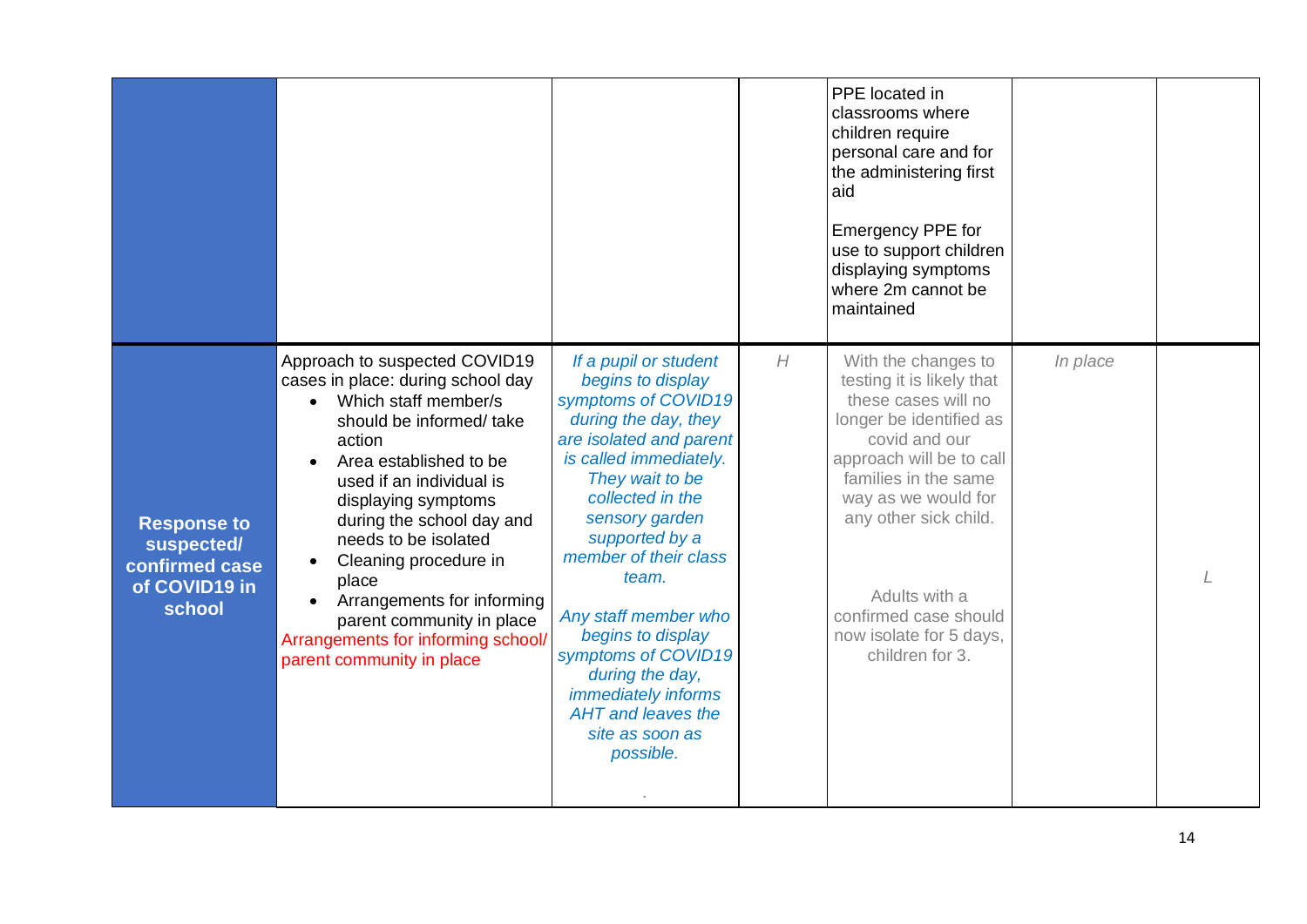|                                        | Approach to confirmed COVID19<br>cases in place: during school<br>hours<br>Cleaning procedure in<br>place<br>Arrangements for informing parent<br>community in place     | NHS: when to self-<br>isolate and what to do<br>is shared and followed<br><b>Can contact Lewisham</b><br>on call service/ PHL<br>team for advice. |   |                                                                                                                                                                                                                                                                                                              |          |  |
|----------------------------------------|--------------------------------------------------------------------------------------------------------------------------------------------------------------------------|---------------------------------------------------------------------------------------------------------------------------------------------------|---|--------------------------------------------------------------------------------------------------------------------------------------------------------------------------------------------------------------------------------------------------------------------------------------------------------------|----------|--|
|                                        | Approach to confirmed COVID19<br>cases in place: outside of school<br>hours<br>Cleaning procedure in<br>place<br>Arrangements for informing<br>parent community in place | <b>Can contact Lewisham</b><br>on call service/ PHL<br>team for advice.                                                                           |   |                                                                                                                                                                                                                                                                                                              |          |  |
| <b>Remote</b><br><b>Education Plan</b> | Contingency plan for remote<br>learning developed should self-<br>isolation or restricted attendance<br>be required.                                                     |                                                                                                                                                   | H | Home learning play<br>based - ideas and<br>stepping off points<br>accessible on a phone<br>- minimal screen-time.<br>Remind families about<br>home<br>learning arrangements<br>Maintain home<br>learning provision (KH)<br>Chelwood at Home<br>website set up and all<br>staff trained to use and<br>update. | In place |  |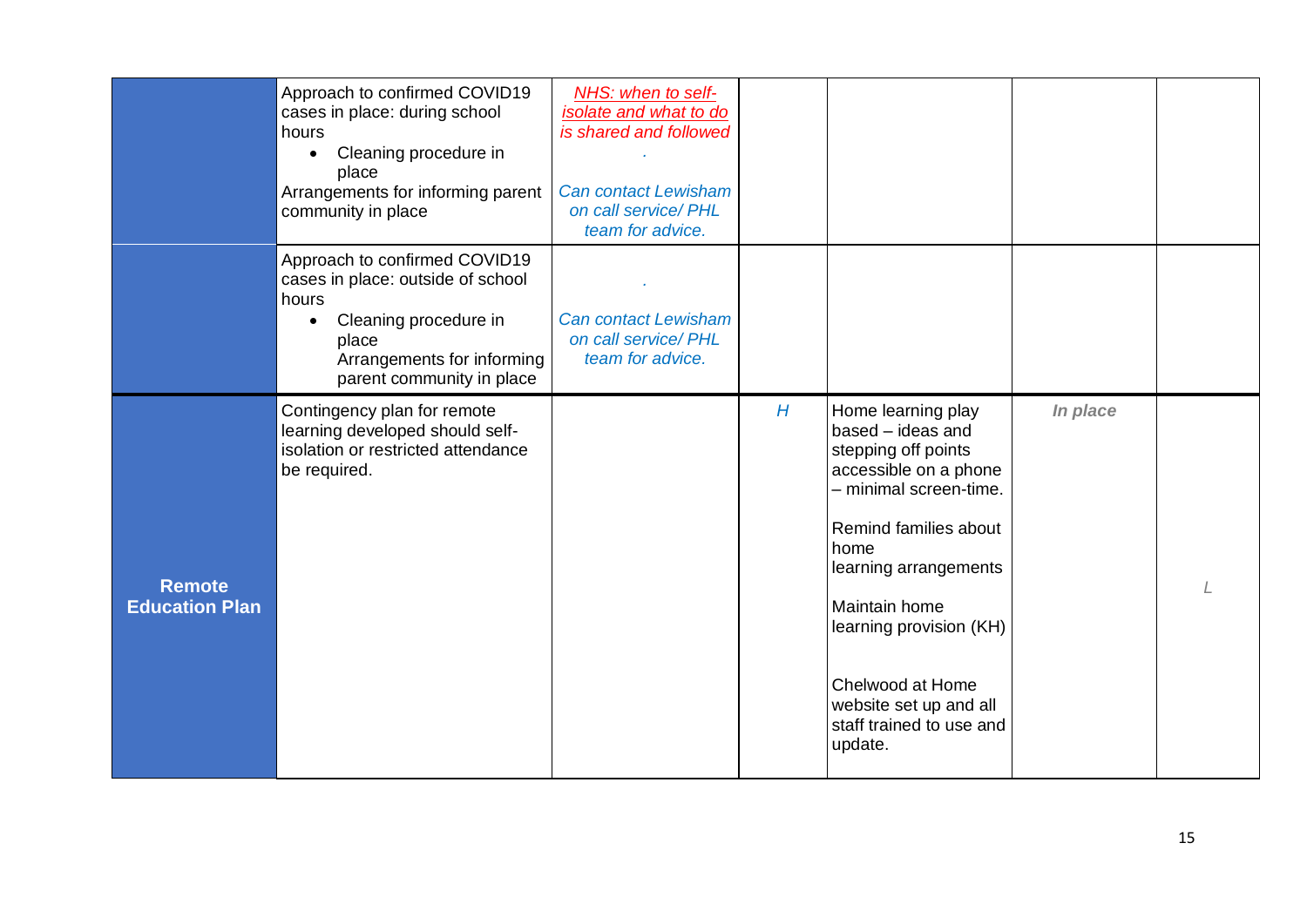|                     |                                                                                                                                                                                        |   | Home learning packs<br>in school resource<br>cupboard.                                                                                                            |                                                               |  |
|---------------------|----------------------------------------------------------------------------------------------------------------------------------------------------------------------------------------|---|-------------------------------------------------------------------------------------------------------------------------------------------------------------------|---------------------------------------------------------------|--|
|                     | Technology support in place. DFE<br>laptop allocation ordered, for<br>contingency purposes.                                                                                            |   | <b>NA</b>                                                                                                                                                         |                                                               |  |
|                     |                                                                                                                                                                                        |   |                                                                                                                                                                   |                                                               |  |
|                     | Staff are prepared for supporting<br>wellbeing of pupils and receiving<br>any potential disclosures.                                                                                   | H | Staff refresher training<br>session on processes<br>and procedures and<br>the revised wellbeing<br>material.<br>Update on KCSIE on<br>1st September INSET<br>day. | Update of<br>Safeguarding and<br>behaviour policy<br>in place |  |
|                     | Updated Child Protection Policy in<br>place.                                                                                                                                           |   | Adopted most recent<br><b>Child Protection Policy</b>                                                                                                             |                                                               |  |
| <b>Safeguarding</b> | Where appropriate, work with other<br>agencies, such as social care, has<br>been undertaken to support<br>vulnerable CYP and families to<br>complete risk assessments and<br>planning. |   |                                                                                                                                                                   |                                                               |  |
|                     | Where physical contact is required<br>in the context of managing<br>behaviour.                                                                                                         |   |                                                                                                                                                                   |                                                               |  |
|                     |                                                                                                                                                                                        |   |                                                                                                                                                                   |                                                               |  |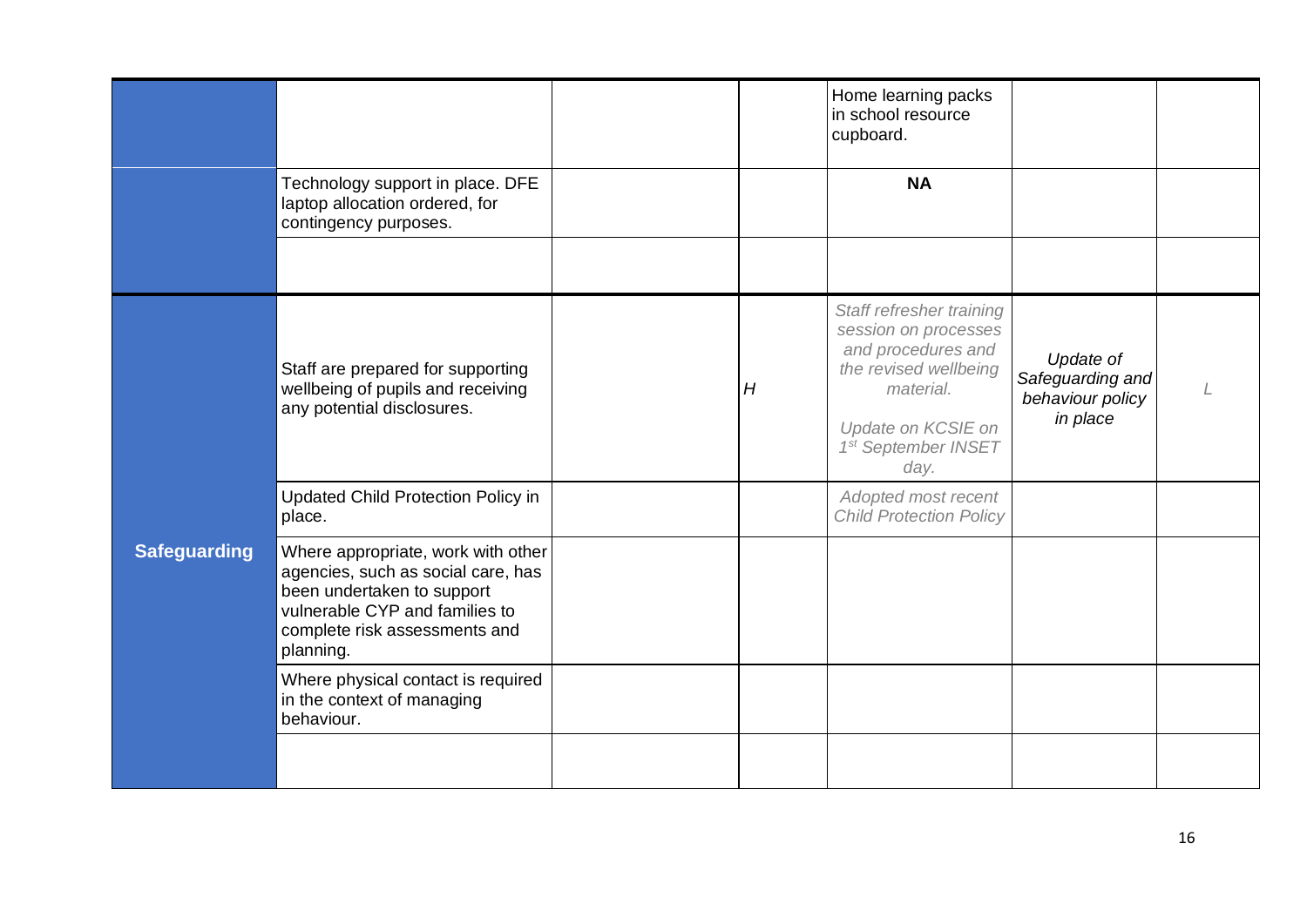|                                         | Current learning plans, revised<br>expectations and required<br>adjustments have been<br>considered.                                                                                                                                                                                                                                     |            |                                                                                                                                                                                                                                                                                                                                                                                               |          |  |
|-----------------------------------------|------------------------------------------------------------------------------------------------------------------------------------------------------------------------------------------------------------------------------------------------------------------------------------------------------------------------------------------|------------|-----------------------------------------------------------------------------------------------------------------------------------------------------------------------------------------------------------------------------------------------------------------------------------------------------------------------------------------------------------------------------------------------|----------|--|
| Curriculum /<br>learning<br>environment | Whole school approach to<br>adapting curriculum (S/M/L term),<br>including:<br>Wellbeing curriculum<br>$\bullet$<br>recognising 'non-<br>curriculum' learning that is<br>being done at home<br>capturing pupil<br>achievements/outcomes<br>utilising the DFE 'catch-up'<br>funding and programmes<br>contingency remote<br>learning plan | ${\cal M}$ | All staff updated and<br>informed re new EYFS<br>and challenging and<br>motivating curriculum<br>in place inside and out.<br>Contingency remote<br>learning plan in place<br>and on website<br>Recovery curriculum<br>responsive to<br>children's changing<br>needs in place<br>Wellbeing &<br>Involvement prioritised<br><b>Emotional Regulation</b><br>(MARG work) central<br>to curriculum | In place |  |
|                                         | Student behaviour policy reviewed<br>and amended where necessary to<br>reflect the current circumstances.                                                                                                                                                                                                                                | ${\cal M}$ | Behaviour policy<br>review in place                                                                                                                                                                                                                                                                                                                                                           | In place |  |
|                                         | Arrangements for teaching pupils<br>how to keep themselves safe<br>online are in place and aligned to<br>the contingency remote learning<br>plan.                                                                                                                                                                                        | M          | Linked to close family<br>working due to age of<br>the children                                                                                                                                                                                                                                                                                                                               | In place |  |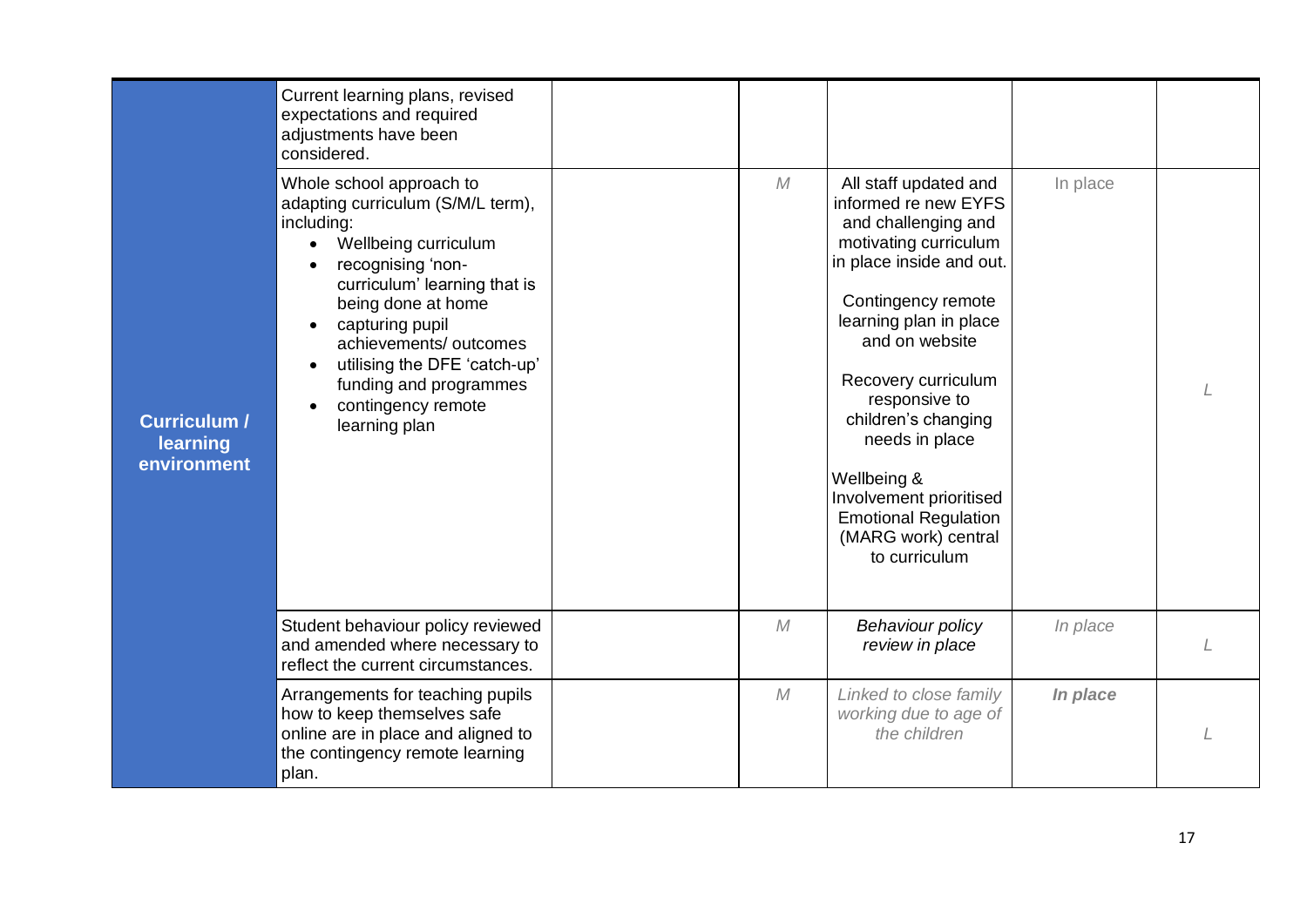| <b>Attendance</b>    | Approach to promoting and<br>supporting attendance for all-pupils<br>determined, including those who<br>may be anxious.                                           | Risk where parent is<br>CEV and has<br>previously needed to<br>shield<br>High anxiety as a result     | M | Absences followed up<br>by familiar key person<br>to provide reassurance<br>and support, and<br>escalated to SLT<br>where necessary.<br>SLT to reassure re<br>measures taken and<br>current guidance/<br><b>DFE/NHS leaflets</b><br>shared re supporting<br>CEV people | In place |  |
|----------------------|-------------------------------------------------------------------------------------------------------------------------------------------------------------------|-------------------------------------------------------------------------------------------------------|---|------------------------------------------------------------------------------------------------------------------------------------------------------------------------------------------------------------------------------------------------------------------------|----------|--|
|                      | Approach to support for parents<br>where rates of persistent absence<br>were high before closure.                                                                 |                                                                                                       | M | Absences followed up<br>by familiar key person<br>to provide reassurance<br>and support, and<br>escalated to SLT<br>where necessary.                                                                                                                                   | In place |  |
|                      |                                                                                                                                                                   |                                                                                                       |   |                                                                                                                                                                                                                                                                        |          |  |
| <b>Communication</b> | Information shared with staff<br>around the updated plan, including<br>returning to some pre COVID<br>arrangements and some new<br>arrangements - as appropriate. | Staff and stakeholders<br>are uninformed and<br>measures are<br>inconsistently applied<br>as a result | H | Staff update and<br>discussion on Inet day                                                                                                                                                                                                                             | In place |  |
|                      | Union representatives informed of<br>updated plans.                                                                                                               |                                                                                                       | H | ML/AF consultation<br>throughout RA process                                                                                                                                                                                                                            | In place |  |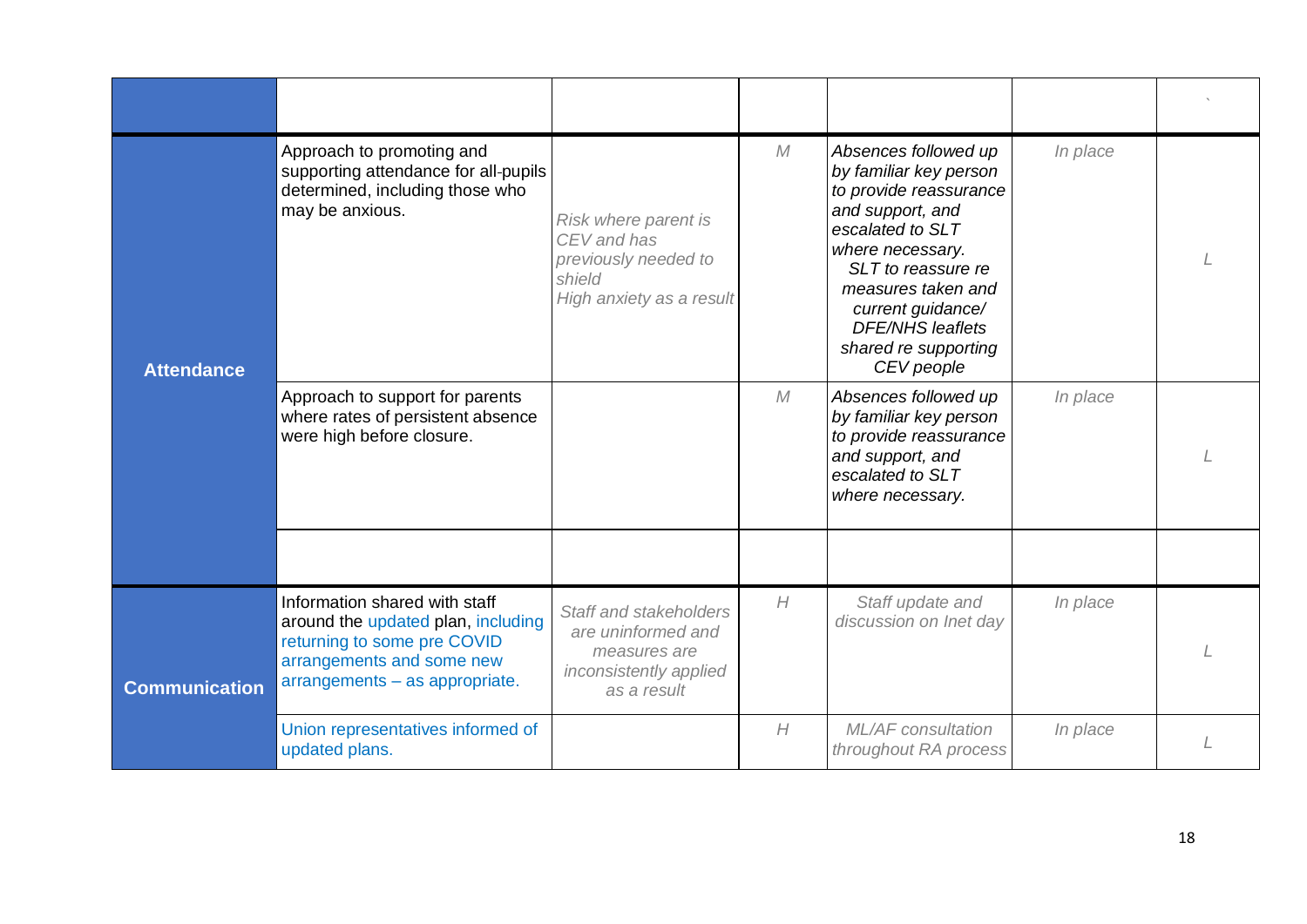| <b>Updated Risk Assessment</b><br>published on website.                                                                                                                                                                                                                                                                                                                                                    |                                                                                        |   | CW to progress this<br>once agreed by Govs                                                                                                         | In Place |  |
|------------------------------------------------------------------------------------------------------------------------------------------------------------------------------------------------------------------------------------------------------------------------------------------------------------------------------------------------------------------------------------------------------------|----------------------------------------------------------------------------------------|---|----------------------------------------------------------------------------------------------------------------------------------------------------|----------|--|
| Symptoms and self-isolation<br>Pupils, staff and other adults<br>should follow public health advice<br>on when to self-isolate and what to<br>do. They should not come into<br>school if they have symptoms,<br>have had a positive test result or<br>other reasons requiring them to<br>stay at home due to the risk of<br>them passing on COVID-19 (for<br>example, they are required to<br>quarantine). | Regular reminders to<br>staff, parents & pupils<br>about symptoms & self-<br>isolation | M | Communications sent<br>out before the start of<br>term and regular<br>updates planned.<br>Posters visible at<br>various sites around<br>the school | In place |  |
| Communications with parents on<br>the:<br>Revised plans, any control<br>measures that remain in<br>place and any that have<br>ceased<br><b>Contingency plans</b><br>Outbreak management<br>plans<br>Wellbeing/ pastoral support                                                                                                                                                                            |                                                                                        | H | Communications sent<br>out before the start of<br>term and regular<br>updates planned.<br>Posters visible at<br>various sites around<br>the school | In place |  |
| Pupil communications around:<br>Revised plans, any control<br>measures that remain in<br>place and any that have<br>ceased<br><b>Contingency plans</b><br>Outbreak management<br>plans                                                                                                                                                                                                                     |                                                                                        | H | Key person and class<br>team working at<br>developmental level of<br>very young children                                                           | In place |  |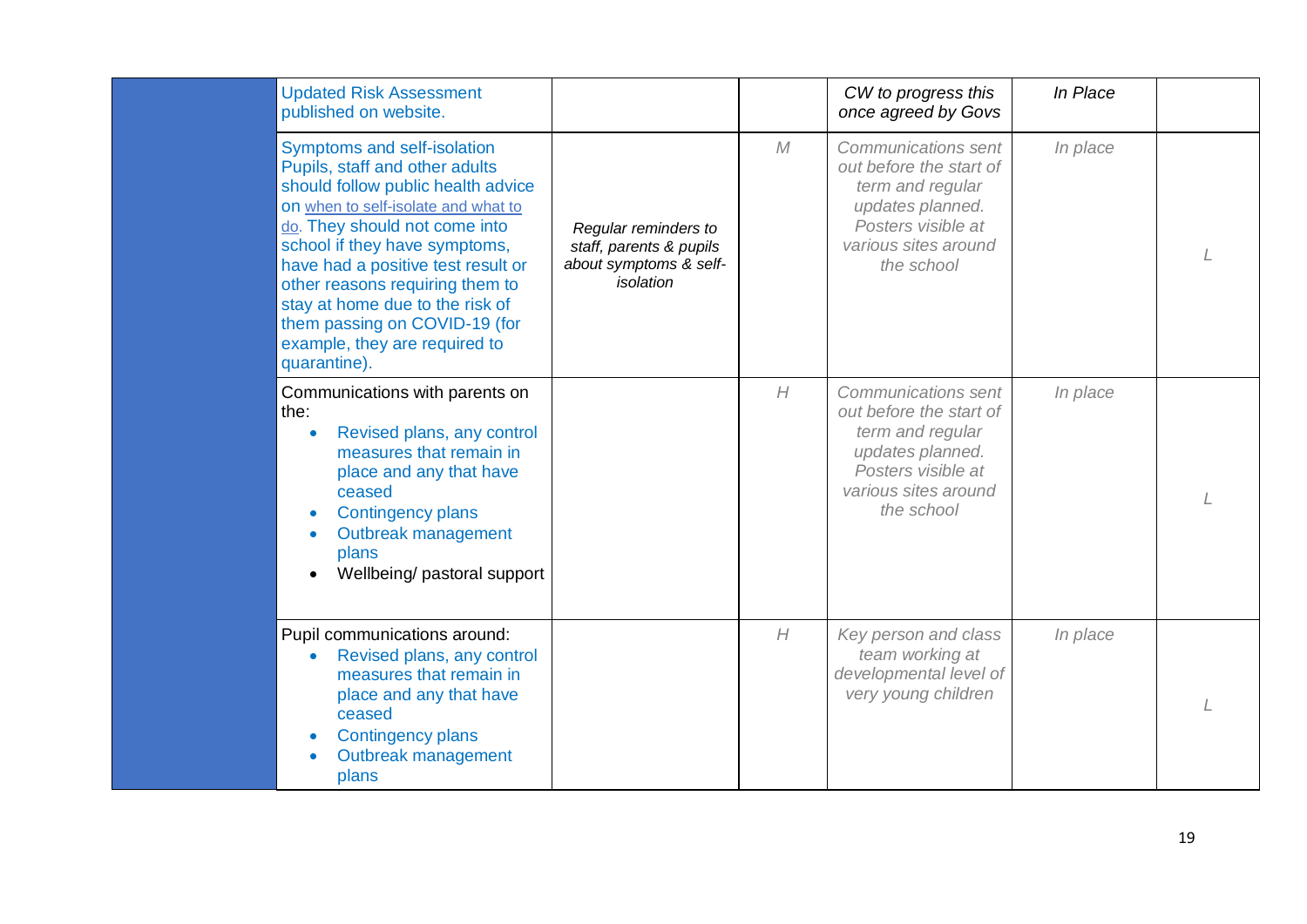|                                 | On-going regular communication<br>plans determined to ensure<br>parents are kept well-informed                                                                              |                                                                                                                            | H | Letters, website<br>updates, social media                                                                                                                            | On going |   |
|---------------------------------|-----------------------------------------------------------------------------------------------------------------------------------------------------------------------------|----------------------------------------------------------------------------------------------------------------------------|---|----------------------------------------------------------------------------------------------------------------------------------------------------------------------|----------|---|
| Governors/<br><b>Governance</b> | Governors have oversite of plans<br>and risk assessments.<br>Approach to communication<br>between Leaders and governors is<br>clear and understood.                         | Lack of clarity impacts<br>on communication/<br>decision making/trust/<br>appropriate responses                            | H | Regular<br>communications with<br>Governors, as plan<br>and RA is reviewed<br>and updated                                                                            | In place |   |
|                                 | Governors have oversight of all<br>staff wellbeing and appropriate<br>arrangements in place to support<br>Headteacher and SLT. Refer to<br>Headteacher wellbeing materials. |                                                                                                                            |   | Regular<br>communications with<br>and reports to<br>Governors                                                                                                        |          |   |
|                                 | Additional costs incurred due to<br>COVID19 are understood and<br>clearly documented.                                                                                       | Risk to deficit recovery<br>plan.<br><b>Risk that deficit</b><br>increases<br>Risk to sustainability of<br>Nursery School. | H | SBM monitoring and<br>recording<br>Income lost &<br>additional costs<br>incurred                                                                                     | ongoing  | M |
| <b>Finance</b>                  | <b>Claims submitted for</b><br>reimbursement for example,<br>increased: support for FSM<br>vouchers/ COVID-19 workforce fund                                                |                                                                                                                            |   | <b>MNS - NOT ELIGIBLE</b>                                                                                                                                            |          |   |
|                                 | Any loss of income understood,<br>including the impact of lettings and<br>the financial implications of<br>possibly not restarting.                                         |                                                                                                                            |   | Loss of income<br>understood and new<br>budget adjusted to<br>take into account.<br>Reported to finance<br>committee and GB<br><b>Budget reviewed</b><br>November 21 | ongoing  |   |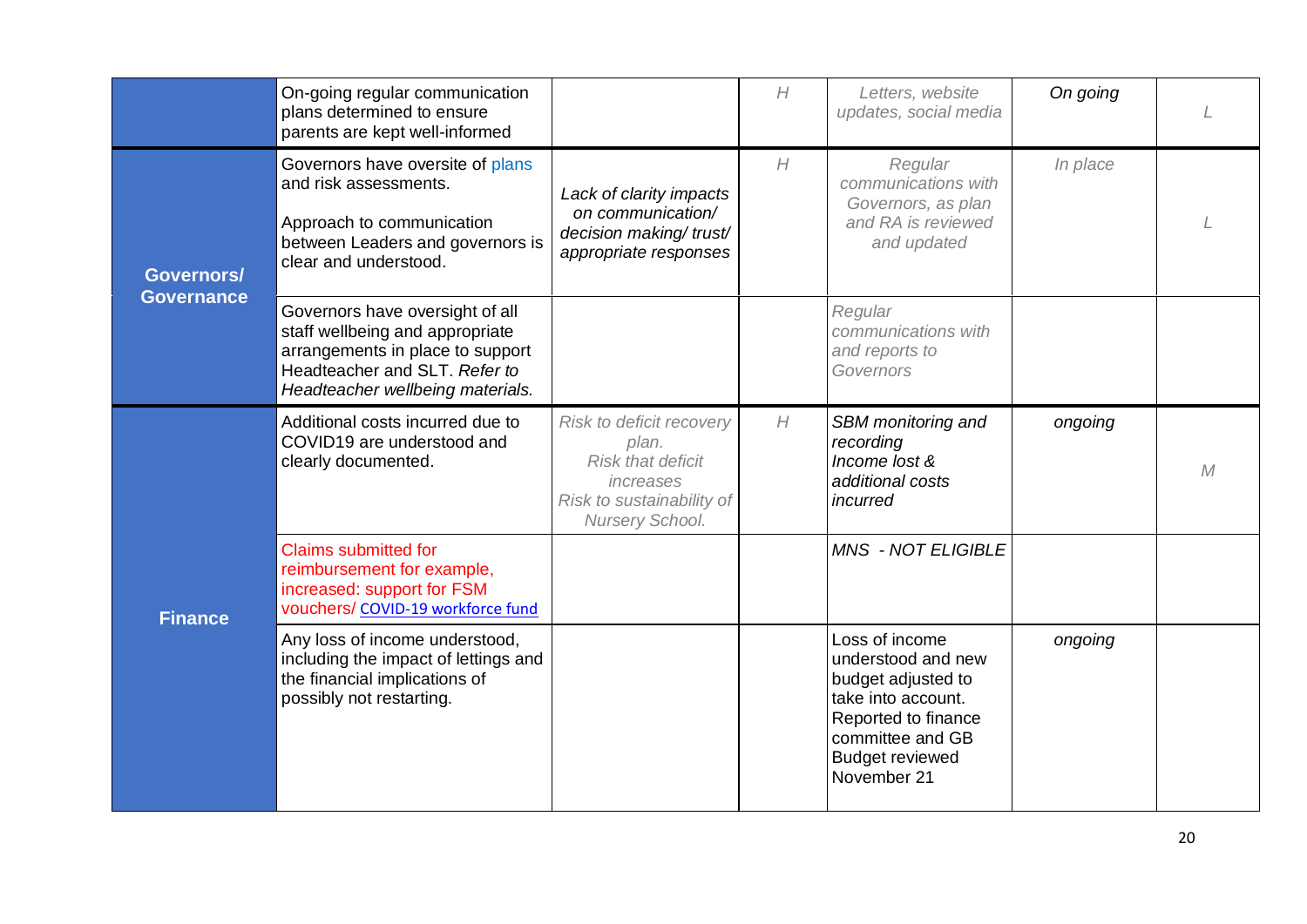| <b>Educational</b><br><b>visits</b>                 | Full and thorough risk assessments in<br>relation to all educational visits and<br>ensure that any public health advice,<br>such as hygiene and ventilation<br>requirements, is included as part of<br>that risk assessment.<br><b>H&amp;S</b> on educational visits<br><b>OEAP</b>                                                                                                                                                                                                                                                                                                                                                                                                                         | <b>Risk assessments</b><br>will be obtained<br>from venues prior<br>to any visits.<br><b>Vulnerable</b><br>Advice sought to<br>ensure adequate<br><i>insurance cover</i><br><i>(including</i><br>cancellation).                                                                                                                                                          | H | Out and about trips are<br>now able to be<br>planned and risk<br>assessed in the usual<br>way                                                                                                                       | Ongoing<br><b>Reviewed Spring</b><br>term                             |  |
|-----------------------------------------------------|-------------------------------------------------------------------------------------------------------------------------------------------------------------------------------------------------------------------------------------------------------------------------------------------------------------------------------------------------------------------------------------------------------------------------------------------------------------------------------------------------------------------------------------------------------------------------------------------------------------------------------------------------------------------------------------------------------------|--------------------------------------------------------------------------------------------------------------------------------------------------------------------------------------------------------------------------------------------------------------------------------------------------------------------------------------------------------------------------|---|---------------------------------------------------------------------------------------------------------------------------------------------------------------------------------------------------------------------|-----------------------------------------------------------------------|--|
| <b>Outbreak</b><br><b>Management</b><br><b>Plan</b> | Outbreak management plan<br>developed to cover arrangements<br>should children, pupils, students or<br>staff test positive for COVID19,<br>and how the school shall operate if<br>advised to take extra measures to<br>help break chains of transmission.<br>Settings will continue to have a<br>role in working with health<br>protection teams in the case of a<br>local outbreak. If there is a<br>substantial increase in the number<br>of positive cases in a setting<br>(Stepping measures up and down)<br>or if central government offers the<br>area an enhanced response<br>package, a director of public health<br>might advise a setting to<br>temporarily reintroduce some<br>control measures. | <b>Outbreak Management</b><br>plan covering re-<br>introduction of some<br>measures including<br>reduced mixing, face<br>coverings, remote<br>education is<br>developed, and all staff<br>are aware of their role.<br><b>Communicated with</b><br>parents and students<br>regarding when this<br>would come into place<br>and how they would be<br>informed if required. | H | <b>Additional measures to</b><br>be reintroduced<br>responsively, to augment<br>those control measures<br>we are maintaining<br>which have been<br>working well and have<br>not negatively impacted<br>on provision | Responsive to an<br>outbreak and<br>following public<br>health advice |  |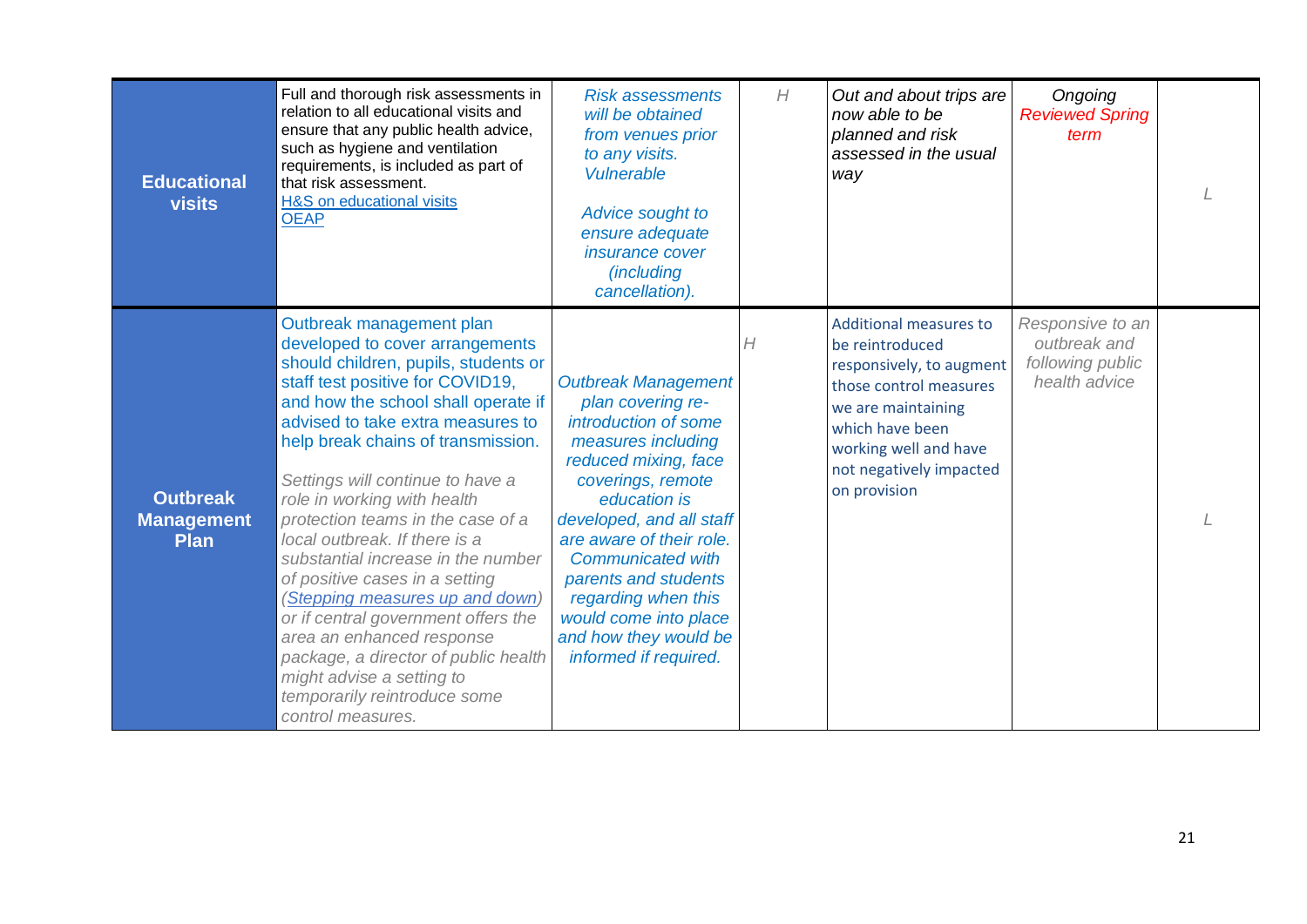#### **Appendix A- Outbreak Management Plan**

#### **1. Outbreak Management**

- 1.1. Any outbreak management measures in Chelwood Nursery School will only be considered with advice from Public Health, kept to the minimum number of pupils/staff or groups possible, and for the shortest amount of time possible. The re-introduction of some additional protective measures may be a necessary response to a potential outbreak in school. In all cases, any educational drawbacks should be balanced with the benefits of managing transmission.
- 1.2. The school, with advice from Public Health may consider taking extra actions if the number of positive cases substantially increases. The DFE guidance states:

Action may be required for most education and childcare settings, whichever of these thresholds is reached first:

- 5 children, pupils, students or staff, who are likely to have mixed closely, test positive for COVID-19 within a 10-day period: or
- 10% of children, pupils, students or staff who are likely to have mixed closely test positive for COVID-19 within a 10-day period
- For special schools, residential settings, and settings that operate with 20 or fewer children, pupils, students and staff at any one time: 2 children, pupils, students and staff, who are likely to have mixed closely, test positive for COVID-19 within a 10-day period
- 1.3. Contacts -Identifying a group that is likely to have mixed closely together might be:
	- A class
	- A friendship group
	- Staff / children taking part in the same activity session together
	- Extended day provision

1.4. This plan will focus on the following main themes in the school's response to a COVID outbreak

- a) Prevention: put in place control measures (further details in section 2 above)
- b) Identification and management: work with NHS test and trace, the London Borough of Lewisham, and the London Coronavirus Response Cell (LCRC) to support the identification of emerging outbreaks; control and risk mitigation to reduce spread of COVID-19.
- c) Isolation of cases at home, and virtual learning
- d) Testing: ongoing lateral flow device (LFD) testing in staff and daily testing for eligible identified contacts
- e) Contact tracing: supporting NHS test and trace when further, detailed information is needed
- f) Data collection: accurately record on the registers when students and staff are isolating
- g) Engagement and communication: keep staff, pupils and their families informed with current situations.
- 1.5. The following scenarios are considered below, mapped to the themes above. For definitions of confirmed and possible COVID-19, and of being identified as a contact, see Glossary.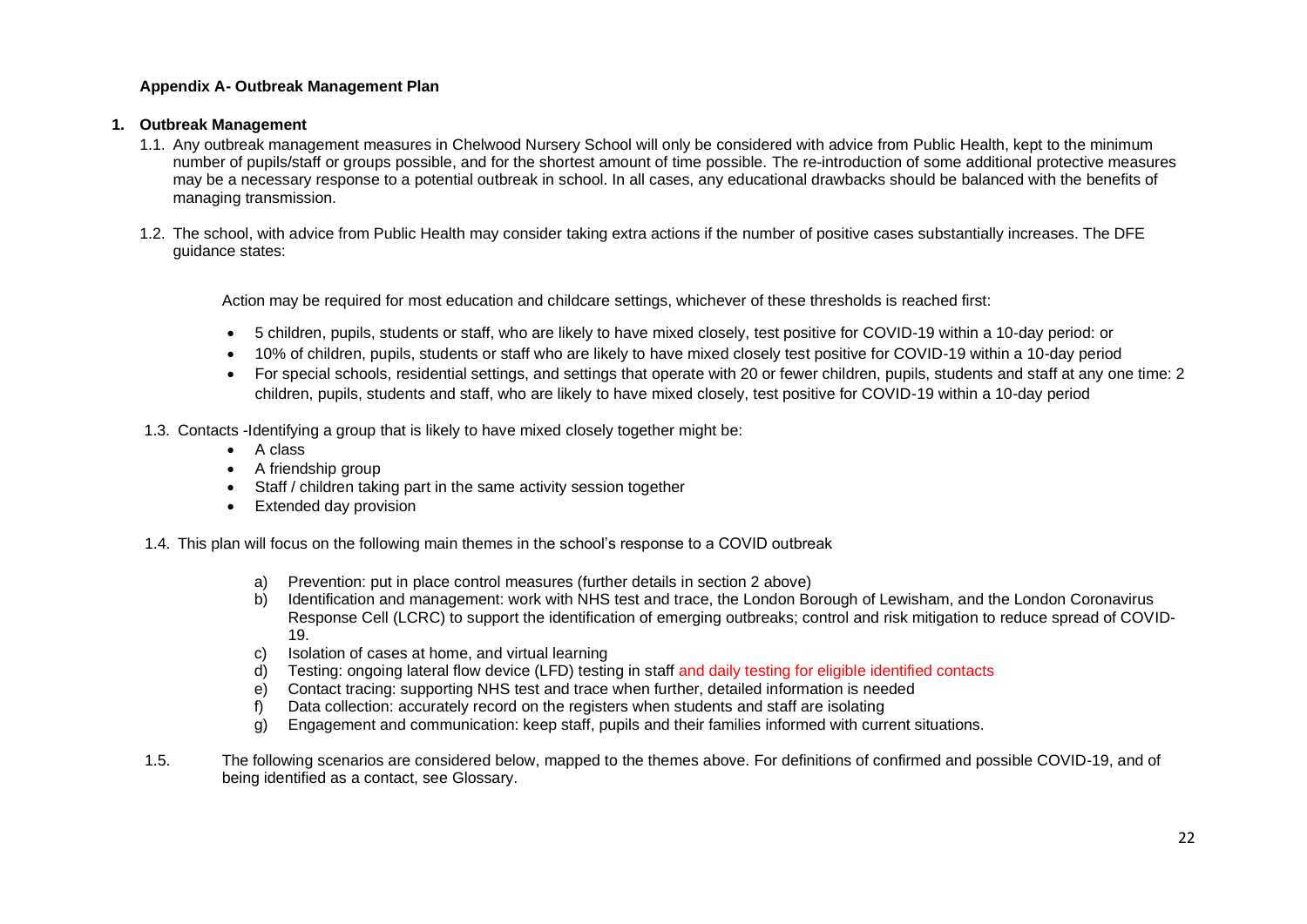- A. When a confirmed diagnosis of COVID-19 has been at Chelwood Nursery School (see Glossary for 'case-definition')
- B. Multiple people diagnosed with COVID-19 (2 or more linked diagnoses within 14 days) are reported within Chelwood Nursery school
- C. When there is substantial community transmission, involving an outbreak within the wider local community.
- D. What to advise when someone is unwell with COVID symptoms in the school setting

#### **2. Scenario A – Single Confirmed COVID Case**

- 2.1. Pupils, staff and other adults should follow public health advice about when to self-isolate. They should not come into school if they have symptoms, have had a positive test result or other reasons requiring them to stay at home due to the risk of them passing on COVID e.g. they are required to quarantine.
- 2.2. Prevention control measures will be in place across the school (see section 2 above)
- 2.3. Identification and management School will be notified of the case/absence and will record the absence on the school register
- 2.4. Isolation of cases cases will requested to provide their end of isolation date and this will be recorded on the school system
- 2.5. Testing Staff will be encouraged to continue testing on LFD twice a week Agree arrangements for reporting of daily LFD testing for eligible identified contacts
- 2.6.
- 2.7. Contact tracing School will encourage the case to engage with NHS test and trace
- 2.8. Data collection school will keep accurate records of absences and end of isolation dates
- 2.9. Engagement and communication instructions on virtual learning for those self-isolating will be clearly communicated with the school community

#### **3. Scenario B - Multiple people within the school setting diagnosed with COVID-19: an outbreak**

- 3.1. Prevention control measures will be in place across the school (see section above) including consideration of exclusion of non-essential visitors to the site during the outbreak. . Face coverings should be worn in communal areas in all settings by staff and visitors unless exempt Social distancing is no longer a requirement but may be reinstated in the event of an outbreak.
- 3.2. Identification and management School will be notified of the cases/absence and will record the absence on the school register. Bubbles no longer exist. However, should an outbreak occur, bubbles may be reintroduced after consideration of its impact on the wider school community and taking account of the detrimental impact they can have on the delivery of education in our school.
- 3.3. Isolation of cases cases will be requested to provide their end of isolation date and this will be recorded on the school system
- 3.4. Testing Staff will be encouraged to continue testing on LFD twice a week Agree arrangements for reporting of daily LFD testing for eligible identified contacts.
- 3.5. Contact tracing School will encourage the case to engage with NHS test and trace. Schools are no longer required to contact trace pupil or staff cases. However, in special circumstances, they may be required to assist NHS test and trace with contact tracing. The school will respond in a timely way to any direct approaches from NHS test and trace or public health England.
- 3.6. Data collection school will keep accurate records of absences and end of isolation dates.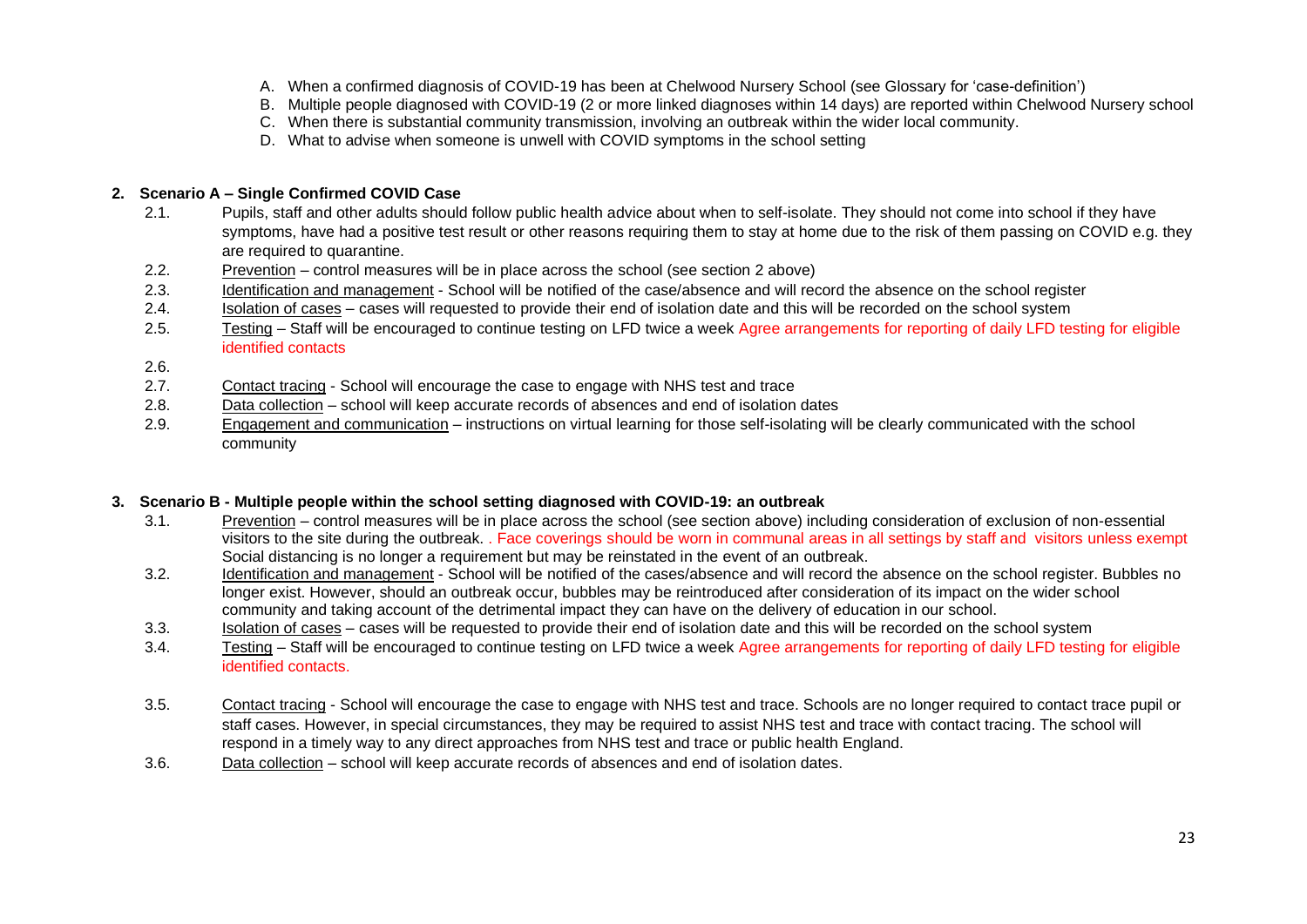- 3.7. Engagement and communication instructions on virtual learning for those self-isolating will be clearly communicated with the school community. The school will liaise with NHS test and trace and their local authority to communicate the situation to the wider school community. DfE will be notified of any decisions that impact on the teaching within the school.
- 3.8. In some situations it may be necessary to set up an Incident Management Team (IMT) meeting to bring together all relevant partners. An IMT will usually, but not always, be called by Public Health England, or the local authority public health team. A draft agenda for the IMT is included at appendix A.
- 3.9. The purpose of the IMT is to agree and coordinate the activities of the key stakeholders involved to manage the investigation and control of an individual outbreak situation. This includes assessing the risk to the public's health and ensure control measures are implemented as soon as possible.
- 3.10. Notification of an incident or outbreak will come via various sources and this will trigger data flow. IMT meetings may be convened when there are:
	- 3 or more cases in a complex setting / 3 or more bubbles affected/self-isolating in an educational setting
	- Where there is concern/very high potential for ongoing transmission at the setting
	- Where there is high potential for additional interventions in relation to a large outbreak
	- Any COVID-19 related deaths associated with a complex setting
	- Concern about stakeholder communications for an outbreak in a complex setting

#### **4. Scenario C - When there is substantial community transmission, involving an outbreak within the wider local community.**

- 4.1. Prevention control measures will be in place across the school (see section above) including consideration of exclusion of non-essential visitors to the site during the period of increased transmission. Face coverings should be worn in communal areas in all settings by staff, and visitors
- 4.2. Identification and management School will be informed of the increase in cases via the local authority. They will take advice from the local Director of public health and their team and NHS test and trace.
- 4.3. Isolation of cases cases will be requested to provide their end of isolation date and this will be recorded on the school system
- 4.4. Testing Staff will be encouraged to continue testing on LFD twice a week Agree arrangements for reporting of daily LFD testing for eligible identified contacts.
- 4.5. Contact tracing Schools are no longer required to contact trace pupil or staff cases. However, in special circumstances, they may be required to assist NHS test and trace with contact tracing. The school will respond in a timely way to any direct approaches from NHS test and trace or public health England.
- 4.6. Data collection school will keep accurate records of absences and end of isolation dates.
- 4.7. Engagement and communication The school will liaise with NHS test and trace and their local authority to communicate the situation to the wider school community. DfE will be notified of any decisions that impact on the teaching within the school.

#### **5. Scenario D - What to advise when someone is unwell with COVID symptoms in the school setting**

5.1. Pupils, staff and other adults should follow public health advice about when to self-isolate. They should not come into school if they have symptoms. If anyone develops symptoms whilst in the setting, they should be send home and told to follow public health advice.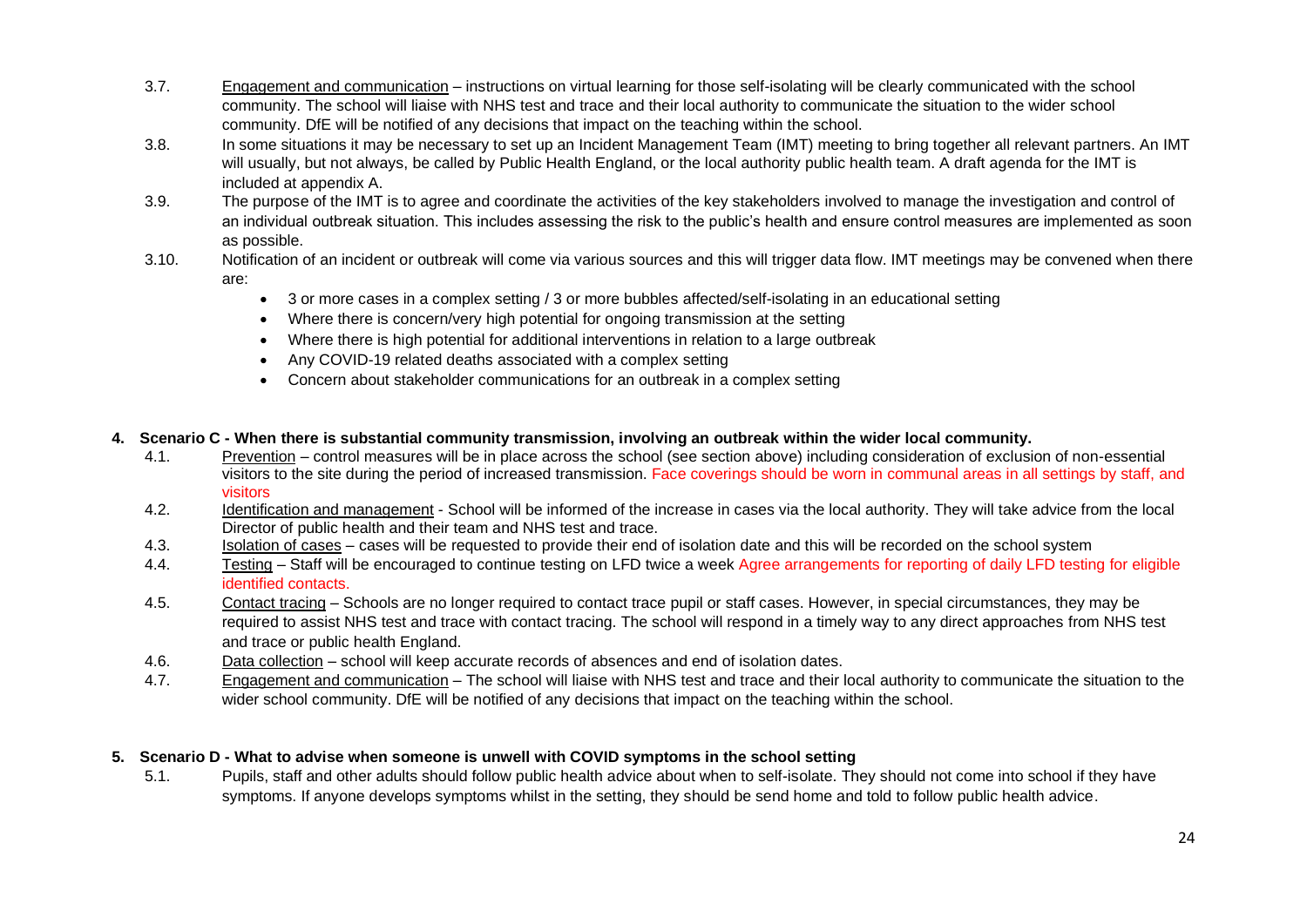- 5.2. An isolation room must be identified for any persons suspected of having Covid. Access to PPE for this room is a must. The isolation room should not be used to house any person indefinitely, but for a brief period until transport has been arranged to deliver the person into suitable custody of an adult or home if a member of staff. Self-isolation rules apply. The room must also be adequately ventilated.
- 5.3. Anyone with symptoms should avoid using public transport and, if necessary, be collected by a member of their family or household.
- 5.4. Prevention control measures will be in place across the school (see section above)
- 5.5. Identification and management If a pupil or staff member is unwell, they should be escorted to the isolation room. They should be left in a room on their own if possible and safe to do so. A window should be opened for fresh air ventilation if possible. Appropriate PPE should also be used if close contact is necessary. Any rooms they use should be cleaned after they have left.
- 5.6. Isolation of cases cases will be requested to isolate from the date of the symptoms start date if they go on to test positive. Their end of isolation date will be recorded on the school system
- 5.7. Testing Staff will be encouraged to continue testing on LFD twice a week (from the start of the autumn term until review due end of September 2021)
- 5.8. Contact tracing the school will encourage the case to engage with NHS test and trace. Schools are no longer required to contact trace pupil or staff cases. However, in special circumstances, they may be required to assist NHS test and trace with contact tracing. The school will respond in a timely way to any direct approaches from NHS test and trace or public health England.
- 5.9. Data collection school will keep accurate records of absences and end of isolation dates. Schools will share seating plans with NHS test and trace if required to do so.
- 5.10. Engagement and communication instructions on virtual learning for those self-isolating will be clearly communicated with the school community.

#### **6. If the whole school has to move to virtual learning**

- 6.1. In exceptional circumstances, schools may need to move to virtual learning and close their physical setting. The following will be considered:
	- 6.1.1. If some attendance restrictions are needed, all vulnerable children, children of critical workers should still be allowed to attend. If, by exception, attendance is restricted further, vulnerable children and children of critical workers should still be allowed to attend.
	- 6.1.2. Safeguarding: It is expected that all schools have a DSL on site, if this is not possible a senior leader will take on the responsibility for coordinating safeguarding
	- 6.1.3. Wellbeing calls will be made regularly (in line with individual pupil risk assessments) to ensure that pupils are safe and well at home.
	- 6.1.4. Meals will continue to be provided for those on site, those in receipt of free school meals who are not on site will either be provided with vouchers or food for the time the pupil is isolating, or the school is restricting attendance.
	- 6.1.5. IT Access: As part of the school remote learning plan, details will be held of who requires a device to be provided. These will be available to be collected from school or, if there is prior warning, they will be distributed prior to class/school closures. Part of the wellbeing calls will be to monitor this provision and pupil access to the remote learning so that support can be given as required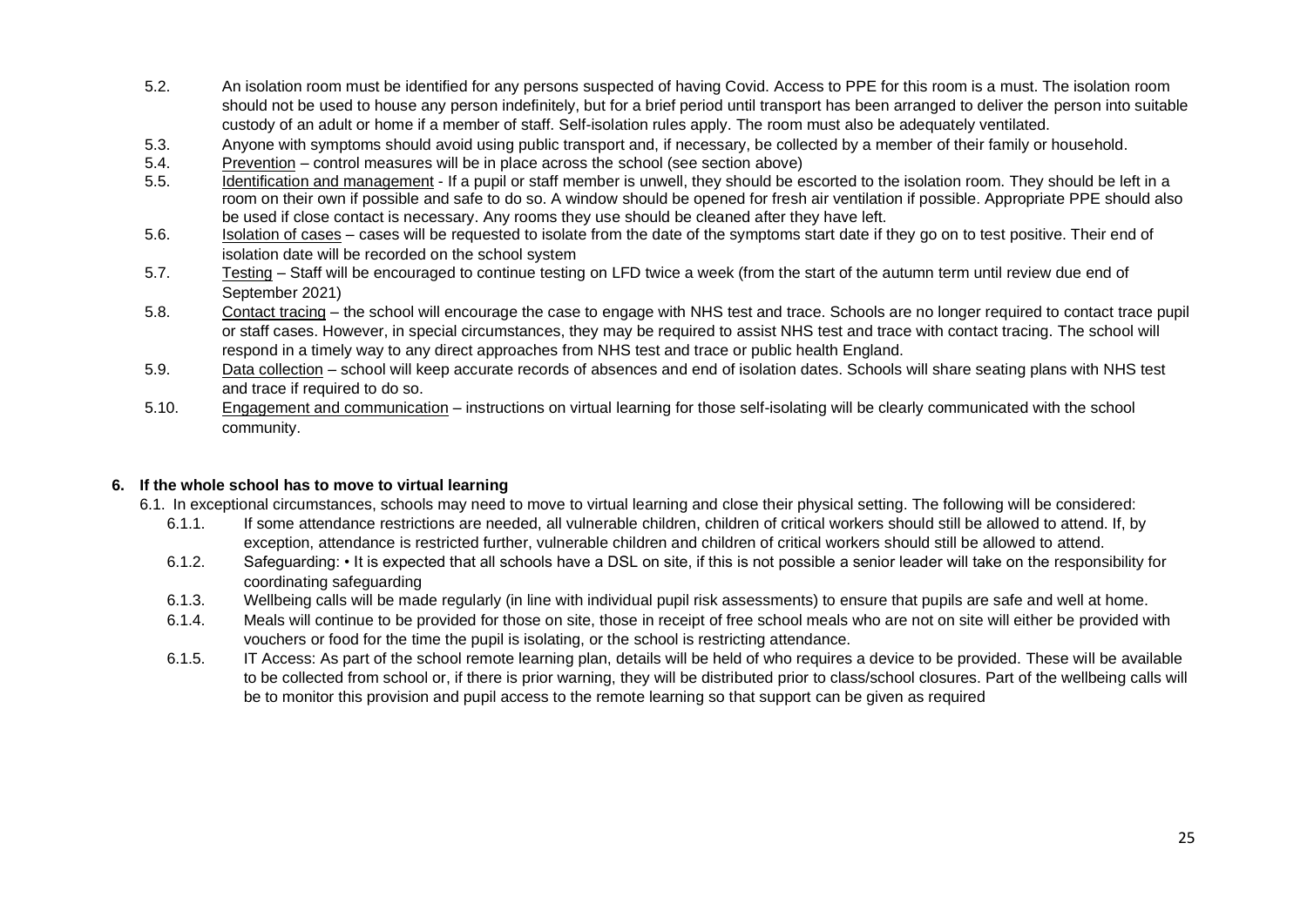Appendix B Outbreak Management Plan template ( to be used in the event that outbreak management action is to be taken)



#### *Chelwood Nursery School*

#### **Incident Management Team (IMT) Meeting**

*Insert date*

#### *Insert time*

#### **AGENDA**

#### **Agenda Items:**

- 1. Introductions Chair
- 2. Purpose of the meeting
- 3. Review of situation
	- a. Cases / Contacts
	- b. Exposure
	- c. Test results
- 4. Public Health England (PHE) / London Coronavirus Response Cell (LCRC) advice LCRC representative
- 5. Current Risk Assessment
- 6. Control Measures
- 7. Decision making
	- a. Self-isolation
	- b. School closure
	- c. Testing
- 8. Communications required
	- a. Staff / Students
	- b. Media
	- c. Healthcare providers
	- d. Others
- 9. Agreed Actions

10. AOB

11. Date for next meeting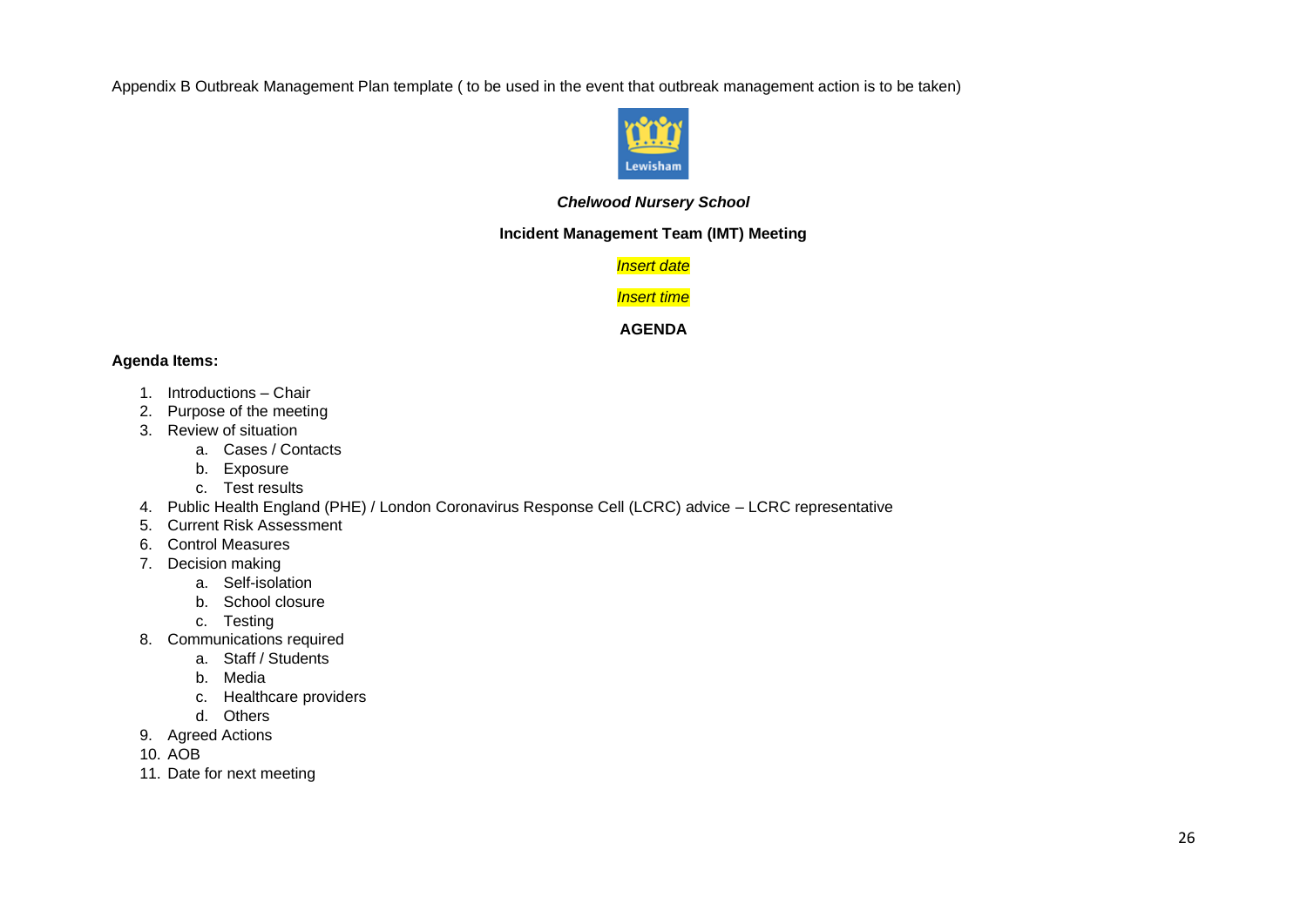# **Appendix C**

# **Actions taken to contain an outbreak**

| Impacted | Impacted staff: | Date: |  |
|----------|-----------------|-------|--|
| year     |                 |       |  |
| group:   |                 |       |  |

| <b>Guidance</b>                                                                                                                                                                                                                                   | <b>Action taken</b>                                                                                                                             | <b>Date</b> | <b>Date of Review</b> | <b>Review Outcome</b>                                                                                         |
|---------------------------------------------------------------------------------------------------------------------------------------------------------------------------------------------------------------------------------------------------|-------------------------------------------------------------------------------------------------------------------------------------------------|-------------|-----------------------|---------------------------------------------------------------------------------------------------------------|
|                                                                                                                                                                                                                                                   |                                                                                                                                                 | commenced   |                       |                                                                                                               |
| Self-isolation of close contacts<br>In some cases, health protection<br>teams may recommend that a<br>number of other pupils self-isolate at<br>home as a precautionary measure.<br>This could be the class or year<br>group.                     | Advice sought from Public Health<br>Lewisham. X students isolating from<br>$X$ to $X$ .                                                         | 15/09/21    | 27/09/21              | Self-isolation period ended, X further<br>cases within group tested positive and<br>isolating with household. |
| <b>Re-introduction of Face Coverings</b><br>The reintroduction of face coverings<br>for pupils, students or staff may be<br>advised for a temporary period in<br>response to particular localised<br>outbreaks, including variants of<br>concern. | Face coverings advised for adults<br>and students in corridors and<br>crowded areas.                                                            | 15/09/21    | 20/09/21              | Compliance is high. Plan to continue<br>arrangements for another week.                                        |
| <b>Asymptomatic Testing</b><br>Additional testing may be<br>recommended to pick up any<br>asymptomatic testing in the school<br>community.                                                                                                        | Letter to parents re home testing.                                                                                                              | 15/09/21    | 17/09/21              | Home testing uptake not increased.<br>Onsite testing considered.                                              |
| <b>Increased ventilation</b><br>The <b>Health and Safety Executive</b><br>guidance on air conditioning and<br>ventilation during the coronavirus<br>outbreak and CIBSE COVID-19<br>advice provides more information.                              | Additional reminders to keep<br>windows opened as much as<br>possible. Investigating options for<br>improving mechanical ventilation<br>system. | 15/09/21    | 27/09/21              |                                                                                                               |
| <b>Increased cleaning</b>                                                                                                                                                                                                                         | Reinforced importance of cleaning in<br>between groups.<br>Enhanced cleaning schedules &<br>recording sheets in (list places)                   | 15/09/21    |                       |                                                                                                               |